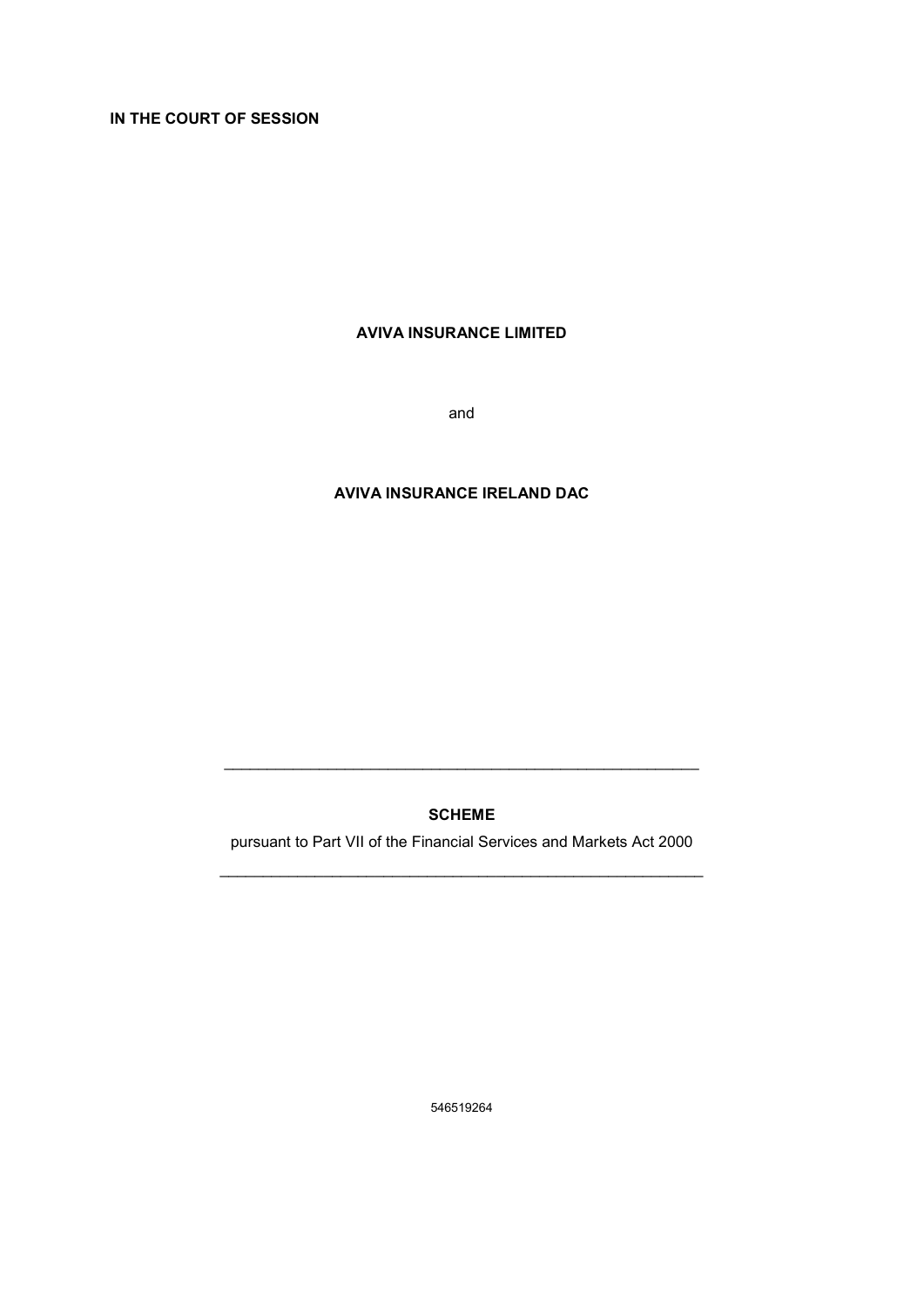## **CONTENTS**

| Paragraph      |  | Page |
|----------------|--|------|
|                |  |      |
| 1              |  |      |
|                |  |      |
| $\overline{2}$ |  |      |
|                |  |      |
| 3              |  |      |
| 4              |  |      |
| 5              |  |      |
| 6              |  |      |
| 7              |  |      |
| 8              |  |      |
| 9              |  |      |
| 10             |  |      |
| 11             |  |      |
| 12             |  |      |
|                |  |      |
| 13             |  |      |
| 14             |  |      |
| 15             |  |      |
| 16             |  |      |
| 17             |  |      |
| 18             |  |      |
| 19             |  |      |
| 20             |  |      |
|                |  |      |
|                |  |      |
| 1              |  |      |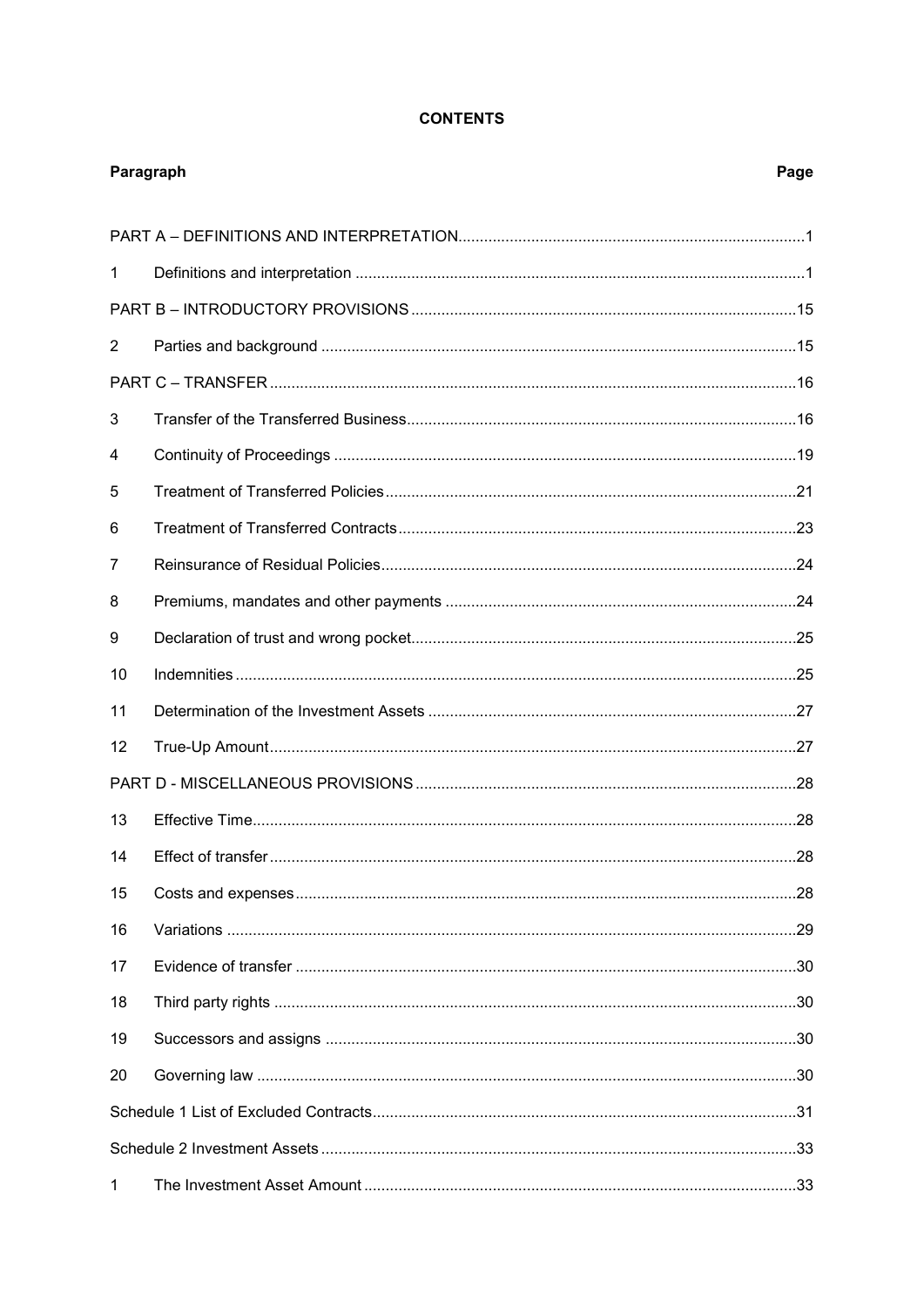|--|--|--|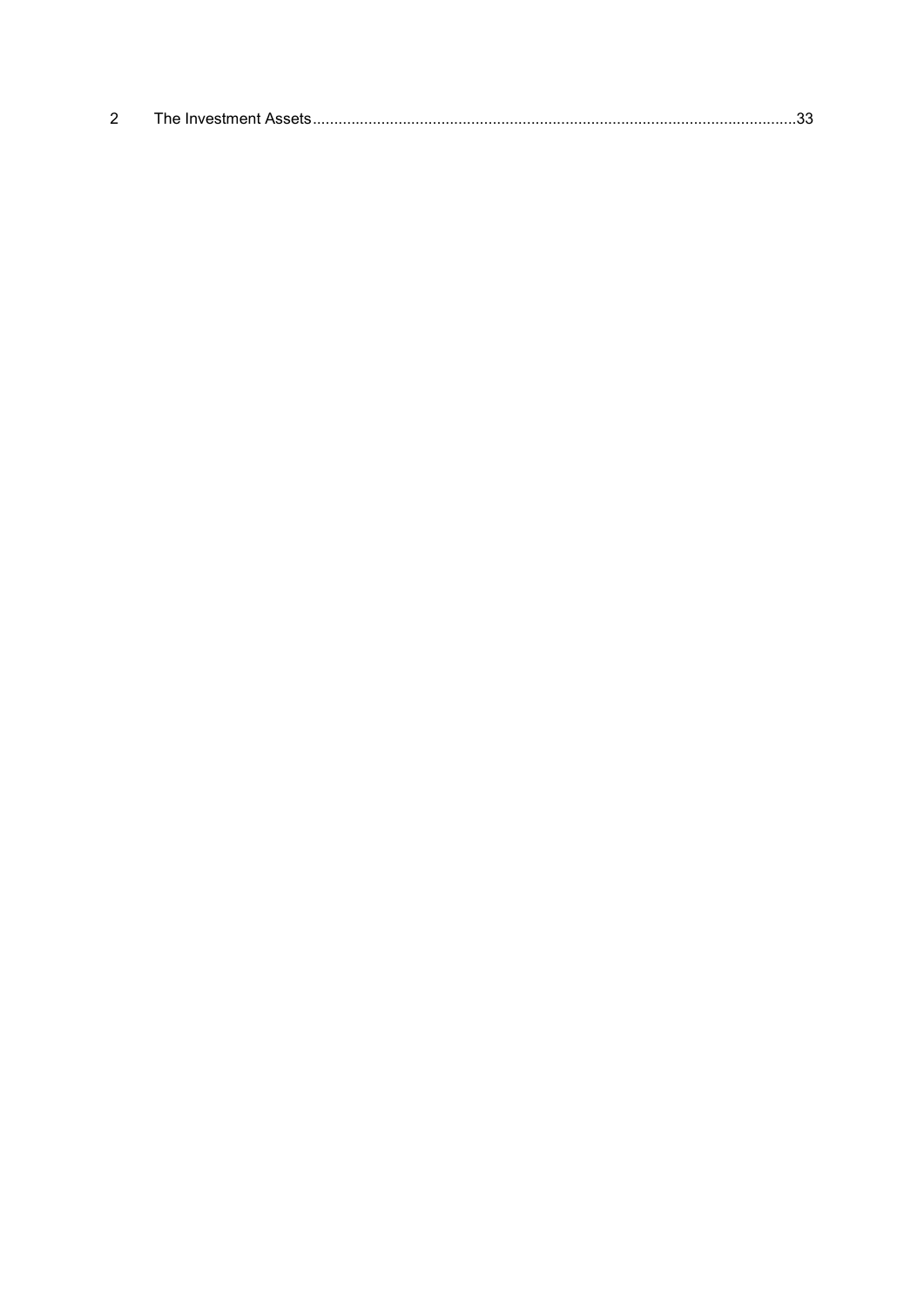#### PART A – DEFINITIONS AND INTERPRETATION

## 1 Definitions and interpretation

1.1 In this Scheme, unless the subject or context requires otherwise, the following expressions shall bear the following meanings:

#### 2011 Schemes means each of:

- (a) the English insurance business transfer scheme between Aviva International Insurance Limited, Aviva Insurance UK Limited, CGU Underwriting Limited, Hamilton Insurance Company Limited, London and Edinburgh Insurance Company Limited, Ocean Marine Insurance Company Limited, World Auxiliary Insurance Corporation Limited and the Transferor, as sanctioned by the High Court on 11 October 2011 and effective on 14 November 2011;
- (b) the Scottish insurance business transfer scheme between CGU Bonus Limited, Scottish Boiler and General Insurance Company Limited and the Transferor, as sanctioned by the Court of Session on 10 October 2011 and effective on 14 November 2011; and
- (c) the Jersey insurance business transfer scheme between Aviva International Insurance Limited, Aviva Insurance UK Limited, CGU Bonus Limited, Hamilton Insurance Company Limited, London and Edinburgh Insurance Company Limited, Ocean Marine Insurance Company Limited, Scottish Boiler and General Insurance Company Limited and the Transferor, as sanctioned by the Royal Court of Jersey on 10 October 2011 and effective on 14 November 2011;

2012 Scheme means the Irish scheme of transfer between Aviva Insurance Europe SE and the Transferor, as sanctioned by the Irish High Court on 7 October 2012 and effective on 30 November 2012;

Back-Book Premium has the meaning given to it in the Quota Share Reinsurance Agreement;

Back-Book True-Up Amount has the meaning given to it in the Quota Share Reinsurance Agreement;

Board means, in respect of a company, the board of directors of that company from time to time;

Brexit has the meaning given to it in paragraph 2.3;

Business Day means a day (other than a Saturday or Sunday or public holiday in the United Kingdom, any part of the United Kingdom or the Republic of Ireland) on which banks are open in Edinburgh and Dublin for general commercial business;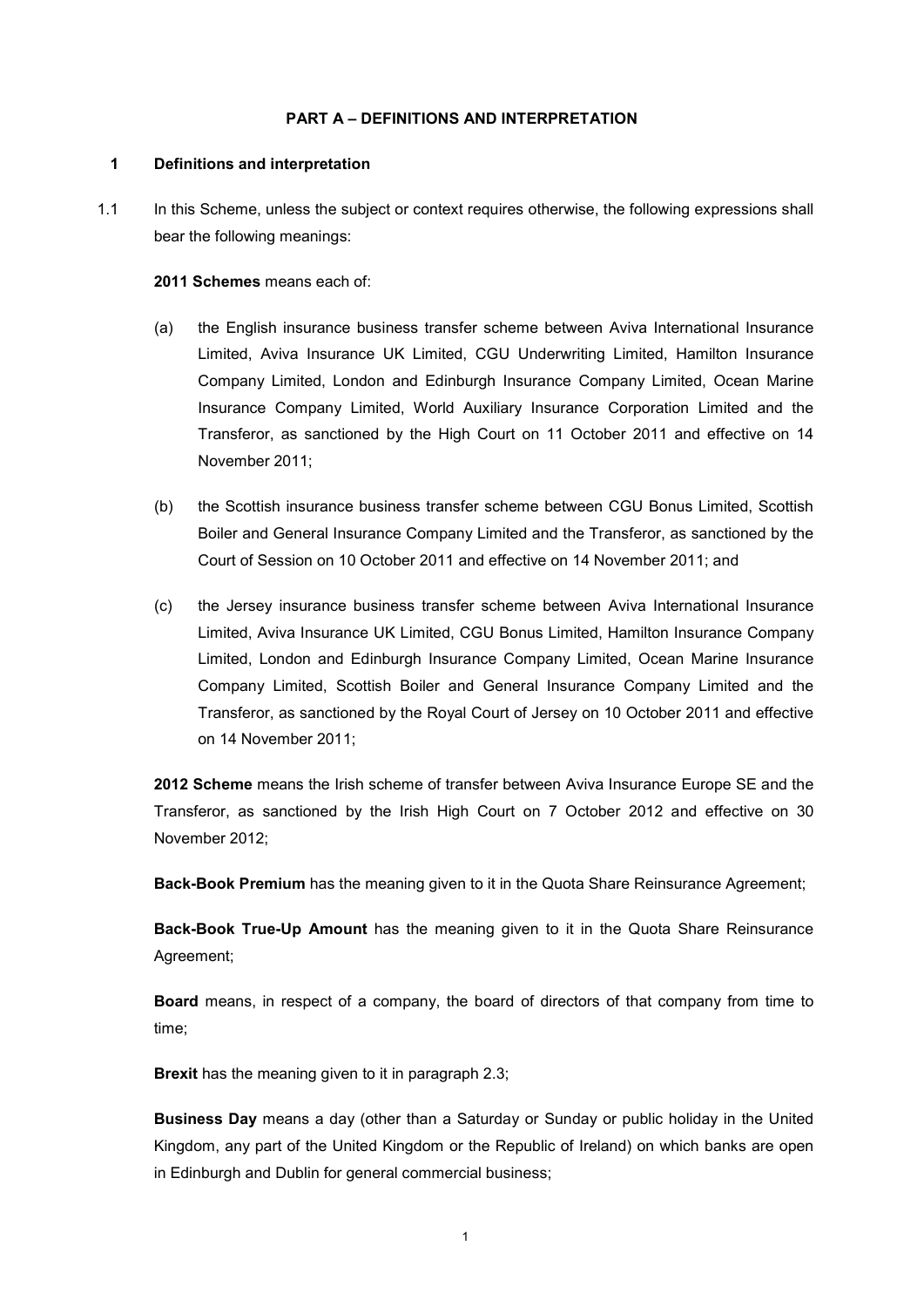CBI means the Central Bank of Ireland;

Commercial FoS Policies means property investors Policies, corporate property Policies, construction Policies, corporate liability Policies, group personal accident and travel Policies, management liability Policies, financial crime Policies, engineering Policies, professional indemnity Policies, latent defects Policies, surety Policies, marine Policies, commercial combined Policies, property owners Policies, motor trade Policies, motor courtesy car Policies and motor fleet Polices, but excluding any such Policies written on a pooled basis;

Conduct Liability means, in respect of any Policy, a liability that results from the sale or ongoing administration of the Policy in circumstances where actions and/or omissions of the Transferor (or any other persons or entities which were involved in such sale or administration, including any relevant predecessor of the Transferor, Intermediary or appointed representative) constituted, or are alleged to have constituted, a breach of relevant Regulatory Requirements and which liability would not otherwise have been incurred;

Contract means a contract, commitment, agreement, indenture, note, bond, mortgage, loan, instrument, lease, licence or equivalent arrangement, but shall not include any Policy;

Court means the Court of Session in Scotland;

Day One Assets means all Transferred Assets that are not Residual Assets;

Day One Business means together:

- (a) the Day One Policies;
- (b) the Day One Contracts;
- (c) the Day One Assets; and
- (d) the Day One Liabilities,

and all activities carried on in connection therewith;

Day One Contracts means all Transferred Contracts that are not Residual Contracts;

Day One Liabilities means all Transferred Liabilities that are not Residual Liabilities;

Day One Policies means all Transferred Policies that are not Residual Policies;

EEA State has the meaning set out in paragraph 8, Part 1 of Schedule 3 to FSMA;

Effective Time means the time and date on which this Scheme shall take effect in accordance with paragraph 13;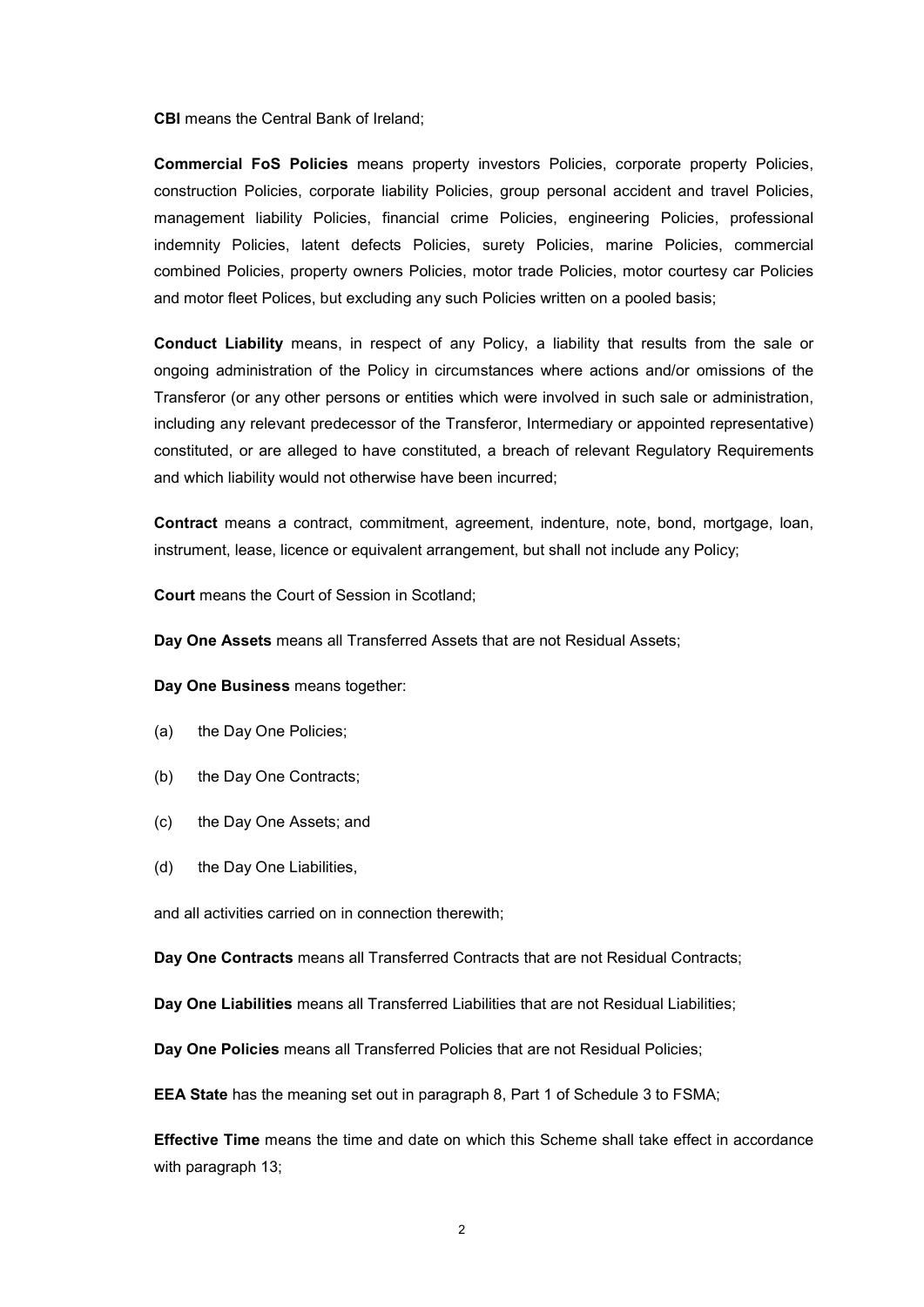Encumbrance means a mortgage, charge, pledge, security assignment, lien, option, restriction, right of first refusal, right of pre-emption, third party right or interest, any other encumbrance or security interest of any kind, or any other type of preferential arrangement (including, without limitation, title transfer and retention agreements) having a similar economic effect;

#### Excluded Assets means:

- (a) all investment property of the Transferor;
- (b) all interests in real property, wherever situated, and which are not comprised within investment property;
- (c) all shares in Aviva Direct Ireland Limited held by the Transferor;
- (d) all books, records, files and papers that the Transferor is required by Regulatory Requirements to retain; and
- (e) all other property of the Transferor where the Transferor and Transferee agree prior to the Effective Time that such property should not be transferred at all;

## Excluded Contracts means:

- (a) all Contracts and Policies of reinsurance set out in Schedule 1;
- (b) all Policies of reinsurance between the Transferor (as cedant) and any third party (including a member of the Transferor's Group) (as reinsurer), or any constituent and identifiable part of such a Policy, to the extent that it relates to an Irish FoS Policy or an Other EEA Policy;
- (c) all Policies of reinsurance between the Transferor (as cedant) and a member of the Transferor's Group (as reinsurer), or any constituent and identifiable part of such a Policy, to the extent that it relates to the Irish Domestic Policies; and
- (d) all Contracts of employment;

#### Excluded Liabilities means:

- (a) all liabilities of the Transferor which are attributable to Excluded Assets or Excluded Contracts;
- (b) all liabilities of the Transferor arising as a consequence of the implementation of this Scheme, whenever incurred;
- (c) all Conduct Liabilities of the Transferor in respect of the Irish FoS Policies and the Other EEA Policies; and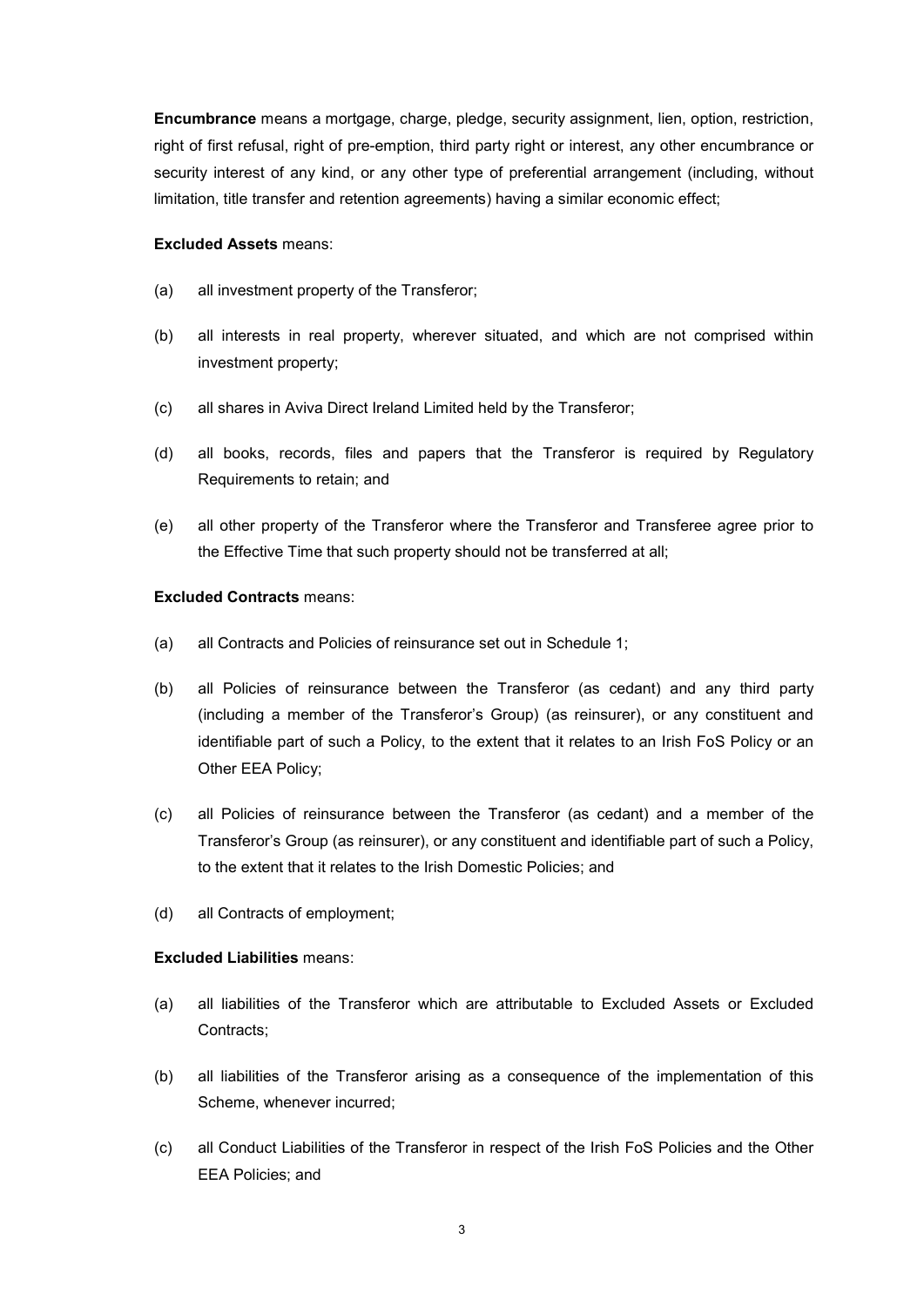(d) all liabilities of the Transferor where the Transferor and Transferee agree prior to the Effective Time that such liabilities shall not be transferred at all,

including, for the avoidance of doubt, any such liabilities relating to Tax;

FCA means the Financial Conduct Authority;

FCA Glossary means the Glossary of the FCA Handbook;

FCA Handbook means the handbook of rules and guidance issued by the FCA from time to time pursuant to FSMA;

Final Asset Amount has the meaning given to it in paragraph 1.2 of Schedule 2;

Freedom of Establishment the right of an insurer in an EEA State to carry on business in an EEA State other than its Home State, pursuant to articles 145-146 of Directive 2009/138/EC;

Freedom of Services means the right of an insurer in an EEA State to carry on business in an EEA State other than its Home State, pursuant to articles 147-149 of Directive 2009/138/EC;

FSMA means the Financial Services and Markets Act 2000;

General Insurance Business has the meaning given to it in the PRA Glossary;

Group means in respect of any person:

- (a) that person;
- (b) its holding companies from time to time;
- (c) its subsidiaries from time to time; and
- (d) each of the subsidiaries from time to time of any such holding company;

Home State means, in relation to an insurance undertaking, the EEA State in which the registered office of the insurance undertaking is situated (if any);

Independent Expert means Mr Simon Sheaf of Grant Thornton or any other person approved to act as independent expert in relation to this Scheme pursuant to section 109(2)(b) of FSMA;

Intermediary means a broker, agent, employee benefit consultant, independent financial adviser or other intermediary that is not an appointed representative (as defined in the FCA Glossary) and party to an agreement with the Transferor to distribute the Transferor's products in respect of the Transferred Business at any relevant time;

Investment Assets has the meaning given to it in paragraph 2.1 of Schedule 2;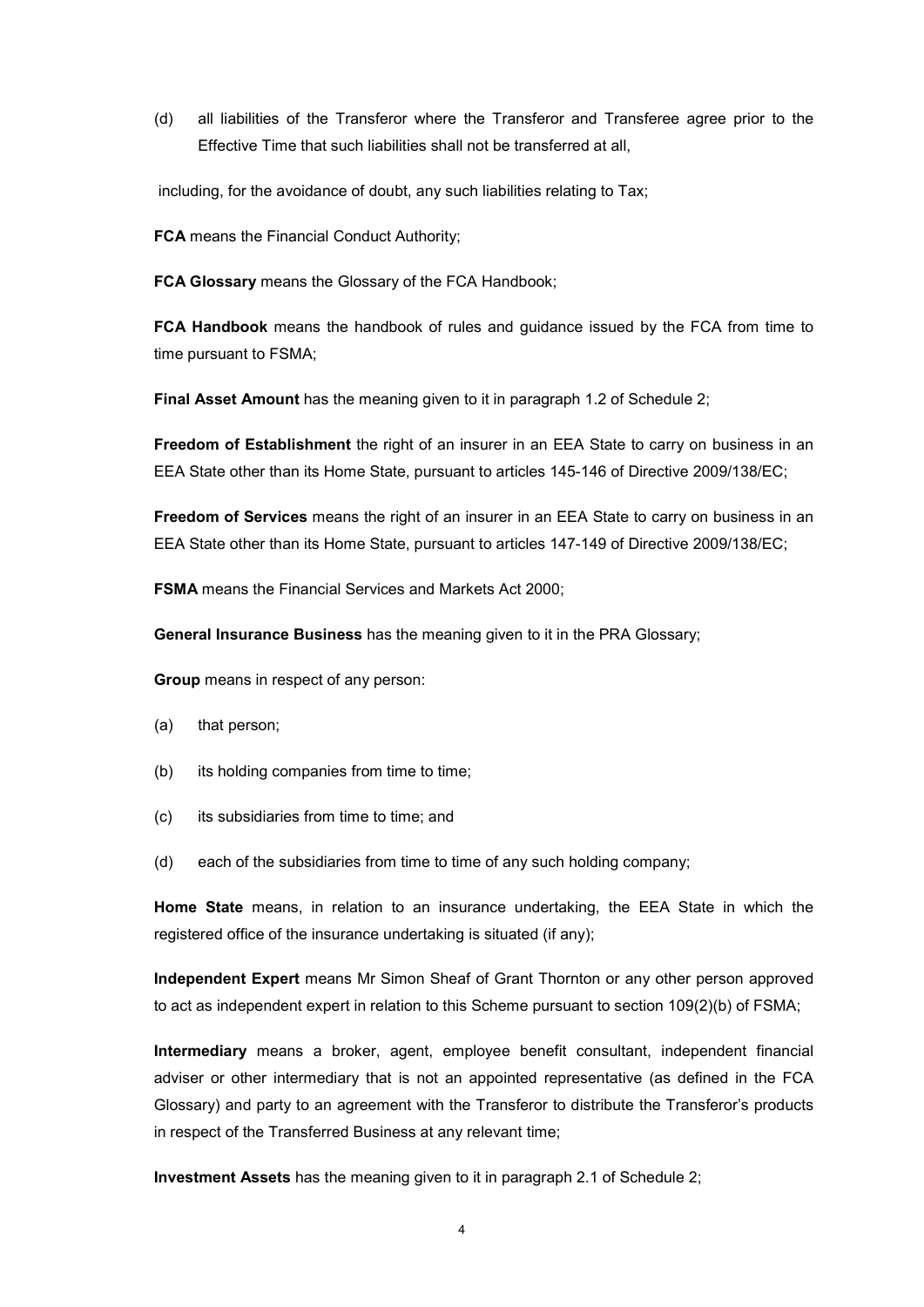Investment Asset Amount has the meaning given to it in paragraph 1.1 of Schedule 2;

#### Irish Domestic Policies means:

- (a) all Policies effected by the Transferor on a Freedom of Establishment basis out of the Transferor's branch in the Republic of Ireland and in respect of which a liability remains unsatisfied or outstanding at the Effective Time, including any such Policies (or parts of Policies) in respect of which the Transferor's records show that the risk is situated in the United Kingdom;
- (b) all Policies which: (i) have lapsed prior to the Effective Time; (ii) would, had they not lapsed prior to the Effective Time, have fallen within limb (a) of this definition; and (iii) are reinstated by the Transferee after the Effective Time; and
- (c) all proposals for insurance received by or on behalf of the Transferor before the Effective Time which: (i) have not become Policies in force at the Effective Time; (ii) would, had the proposals become Policies in force at the Effective Time, have fallen within limb (a) of this definition; and (iii) become Policies after the Effective Time;

#### Irish FoS Policies means:

- (a) all Commercial FoS Policies and Retail FoS Policies (including constituent and identifiable parts of such Policies) effected by the Transferor out of its Home State, and in respect of which: (i) the Transferor's records show that the risk is situated in the Republic of Ireland; and (ii) a liability remains unsatisfied or outstanding at the Effective Time, but excluding any such Policies of reinsurance;
- (b) all Policies (including constituent and identifiable parts of Policies) which: (i) have lapsed prior to the Effective Time; (ii) would, had they not lapsed prior to the Effective Time, have fallen within limb (a) of this definition; and (iii) are reinstated by the Transferee after the Effective Time; and
- (c) all proposals for insurance received by or on behalf of the Transferor before the Effective Time which: (i) have not become Policies in force at the Effective Time; (ii) would, had the proposals become Policies in force at the Effective Time, have fallen within limb (a) of this definition; and (iii) become Policies after the Effective Time;

**Ongoing FOS Claims** means Proceedings which (i) were initiated against the Transferor with the UK Financial Ombudsman Service prior to the Effective Time, and (ii) have not been finally determined at the Effective Time;

Operational Assets means the operational property, if any, owned by the Transferor's branch in the Republic of Ireland (for example, any office equipment or furniture);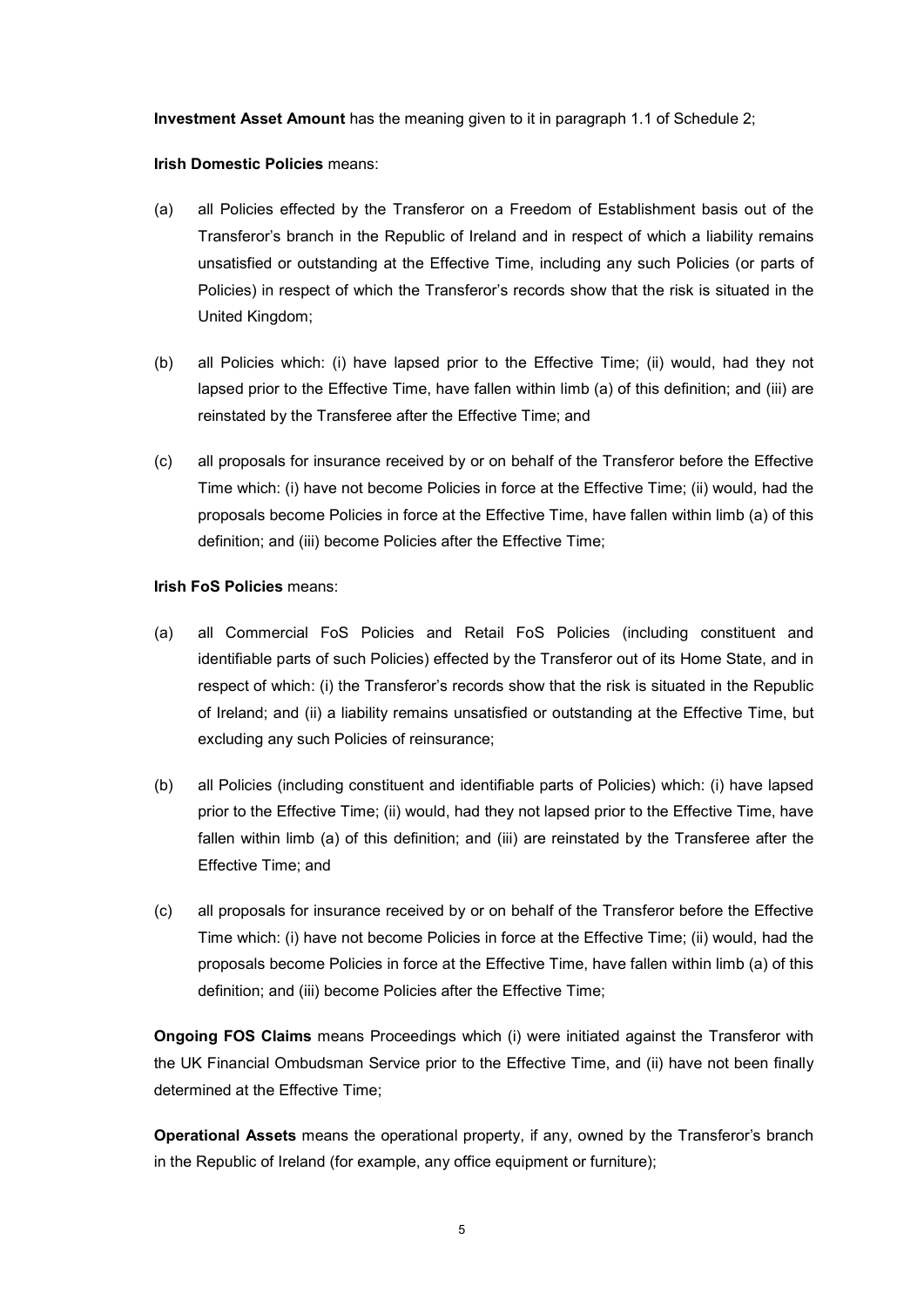Order means an order made by the Court pursuant to section 111 of FSMA sanctioning this Scheme (or any part of it) and any order (including any subsequent order) in relation to this Scheme made by the Court pursuant to section 112 of FSMA;

#### Other EEA Policies means:

- (a) all Policies of the following categories effected by the Transferor on a Freedom of Establishment basis out of the Transferor's former branch in France, and in respect of which a liability remains unsatisfied or outstanding at the Effective Time:
	- (i) health/accident "hospitalisation" Policies;
	- (ii) construction guarantee bonds; and
	- (iii) construction inwards reinsurance risks ceded by pools,

but excluding any such Policies of inwards reinsurance (other than those referred to in limb (iii) above of this paragraph (a) of this definition, which shall be included);

- (b) all "hospitalisation" Policies effected by the Transferor on a Freedom of Establishment basis out of the Transferor's former branch in Belgium, and in respect of which a liability remains unsatisfied or outstanding at the Effective Time, but excluding any such Policies of inwards reinsurance;
- (c) all Commercial FoS Policies and Retail FoS Policies (including constituent and identifiable parts of such Policies) effected by the Transferor out of its Home State, and in respect of which: (i) the Transferor's records show that the risk is situated in an EEA State other than the United Kingdom or the Republic of Ireland; and (ii) a liability remains unsatisfied or outstanding at the Effective Time, but excluding any such Policies of inwards reinsurance;
- (d) all Policies (including constituent and identifiable parts of Policies) which: (i) have lapsed prior to the Effective Time; (ii) would, had they not lapsed prior to the Effective Time, have fallen within limb (a), (b) or (c) of this definition; and (iii) are reinstated by the Transferee after the Effective Time; and
- (e) all proposals for insurance received by or on behalf of the Transferor before the Effective Time which: (i) have not become Policies in force at the Effective Time; (ii) would, had the proposals become Policies in force at the Effective Time, have fallen within limb (a), (b) or (c) of this definition; and (iii) become Policies after the Effective Time;

Policy has the meaning set out in the Financial Services and Markets Act 2000 (Meaning of "Policy" and "Policyholder") Order 2001 (SI 2001/2361) and "policyholder" shall be construed accordingly;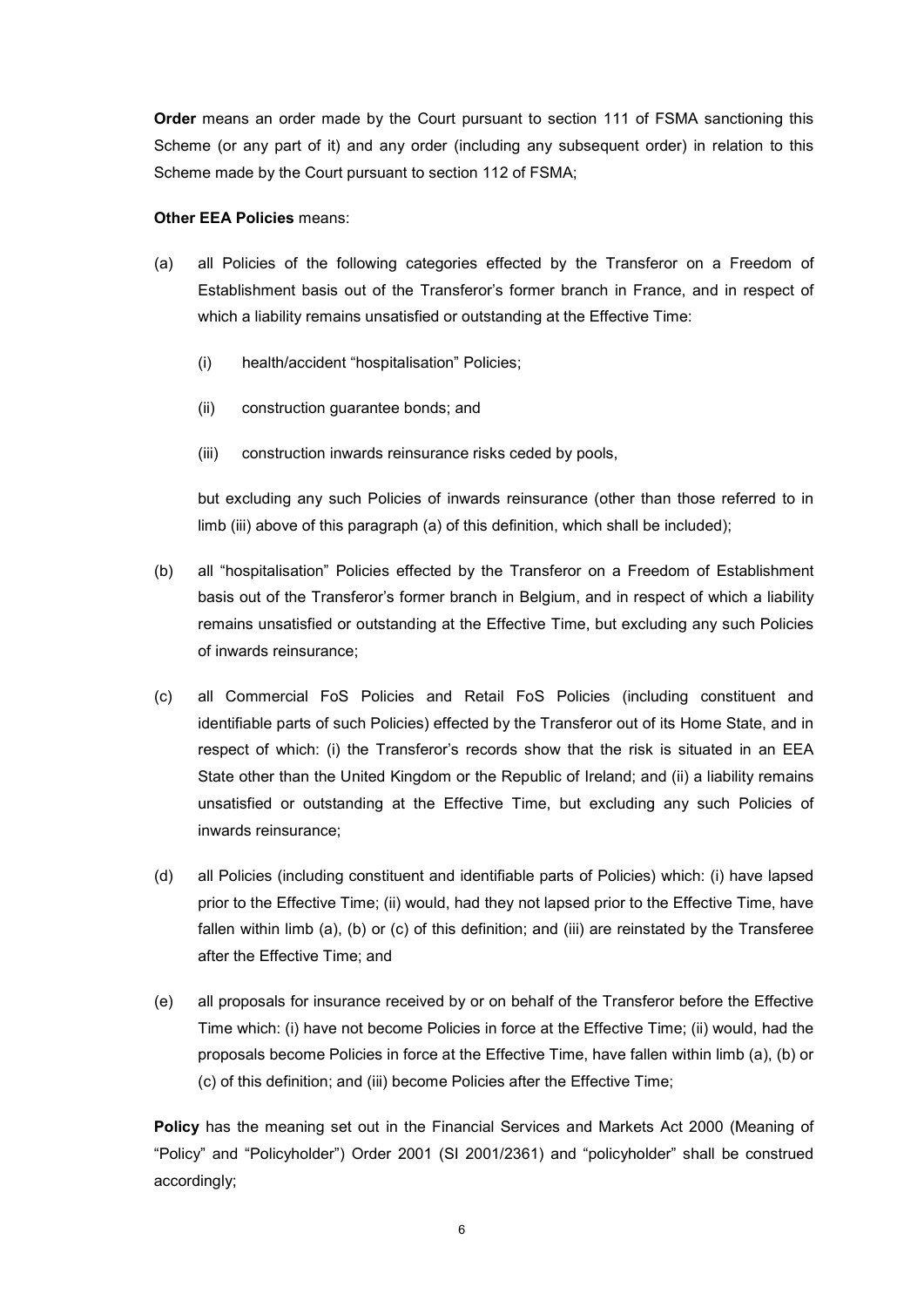PRA means the Prudential Regulation Authority;

PRA Glossary means the Glossary of the PRA Rulebook;

PRA Rulebook means the book of rules applicable to insurance firms subject to Solvency II issued by the PRA from time to time pursuant to FSMA;

Proceedings means an action or other legal or administrative proceedings or step (whether direct or indirect, by way of a claim, demand, legal proceedings, execution of judgement, arbitration, complaint or otherwise howsoever) whether pending, current or future, including:

- (a) all judicial, quasi-judicial, administrative and regulatory reviews and processes;
- (b) all complaints and claims made to any ombudsman, including the UK Financial Ombudsman Service;
- (c) arbitration;
- (d) mediation; and
- (e) all other dispute resolution procedures (whether or not they involve submission to any court);

Quota Share Reinsurance Agreement means the agreement entitled "Quota Share Reinsurance Agreement" entered into between the Transferor and the Transferee on [●];

RAO means the Financial Services and Markets Act 2000 (Regulated Activities) Order 2001 (SI 2001/544);

Regulatory Requirements means all applicable laws, statutes, regulations, rules, orders, directives, requirements, guidance, standards, guidelines and industry codes of practice in each case having legal effect stipulated by any legal, governmental or regulatory body with powers of direction over the relevant entity, including the rules of any stock exchange or listing authority, in each case existing and in force from time to time, wherever relevant in the context;

#### Residual Assets means:

- (a) all Transferred Assets where the Court has not sanctioned their transfer to the Transferee at the Effective Time under section 112(2) of FSMA;
- (b) all Transferred Assets where their transfer is outside the territorial jurisdiction of the Court, or where their transfer pursuant to an order of the Court is not recognised under the laws of the jurisdiction in which the property is situated, or where further steps are necessary to effect their transfer pursuant to the laws of the jurisdiction in which such property is situated;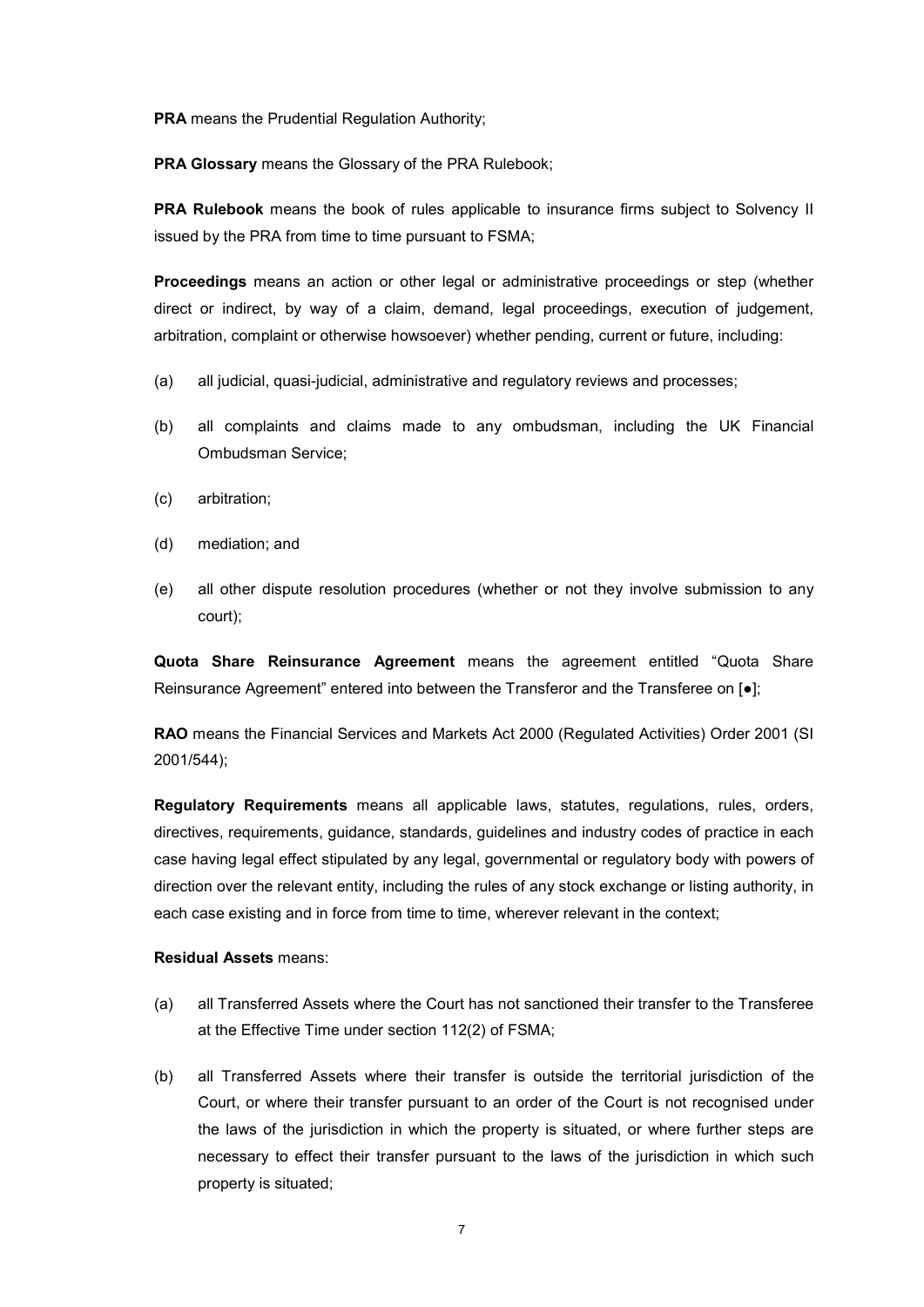- (c) all Transferred Assets which cannot be transferred to or vested in the Transferee at the Effective Time for any other reason;
- (d) all Transferred Assets where the Transferor and Transferee agree prior to the Effective Time that their transfer should be delayed; and
- (e) all proceeds of sale or income or other accrual or return whatsoever, whether or not in any case in the form of cash, earned or received from time to time after the Effective Time but prior to the relevant Subsequent Transfer Date in respect of any such property referred to in paragraphs (a) to (d) of this definition;

#### Residual Business means together:

- (a) the Residual Policies;
- (b) the Residual Contracts;
- (c) the Residual Assets; and
- (d) the Residual Liabilities,

and all activities carried on in connection therewith;

#### Residual Contracts means:

- (a) all Transferred Contracts where the Court has not sanctioned their transfer to the Transferee at the Effective Time under section 112(2) of FSMA;
- (b) all Transferred Contracts where their transfer is outside the territorial jurisdiction of the Court, or where their transfer pursuant to an order of the Court is not recognised under the laws of the jurisdiction which govern such Contract, or where further steps are necessary to effect their transfer pursuant to the laws of the jurisdiction which govern such Contract;
- (c) all Transferred Contracts which cannot be transferred to or vested in the Transferee at the Effective Time for any other reason; and
- (d) all Transferred Contracts where the Transferor and Transferee agree prior to the Effective Time that their transfer should be delayed;

## Residual Liabilities means:

(a) all Transferred Liabilities that are attributable to or connected with a Residual Asset, Residual Contract or Residual Policy and that arise at any time before the Subsequent Transfer Date applicable to that Residual Asset;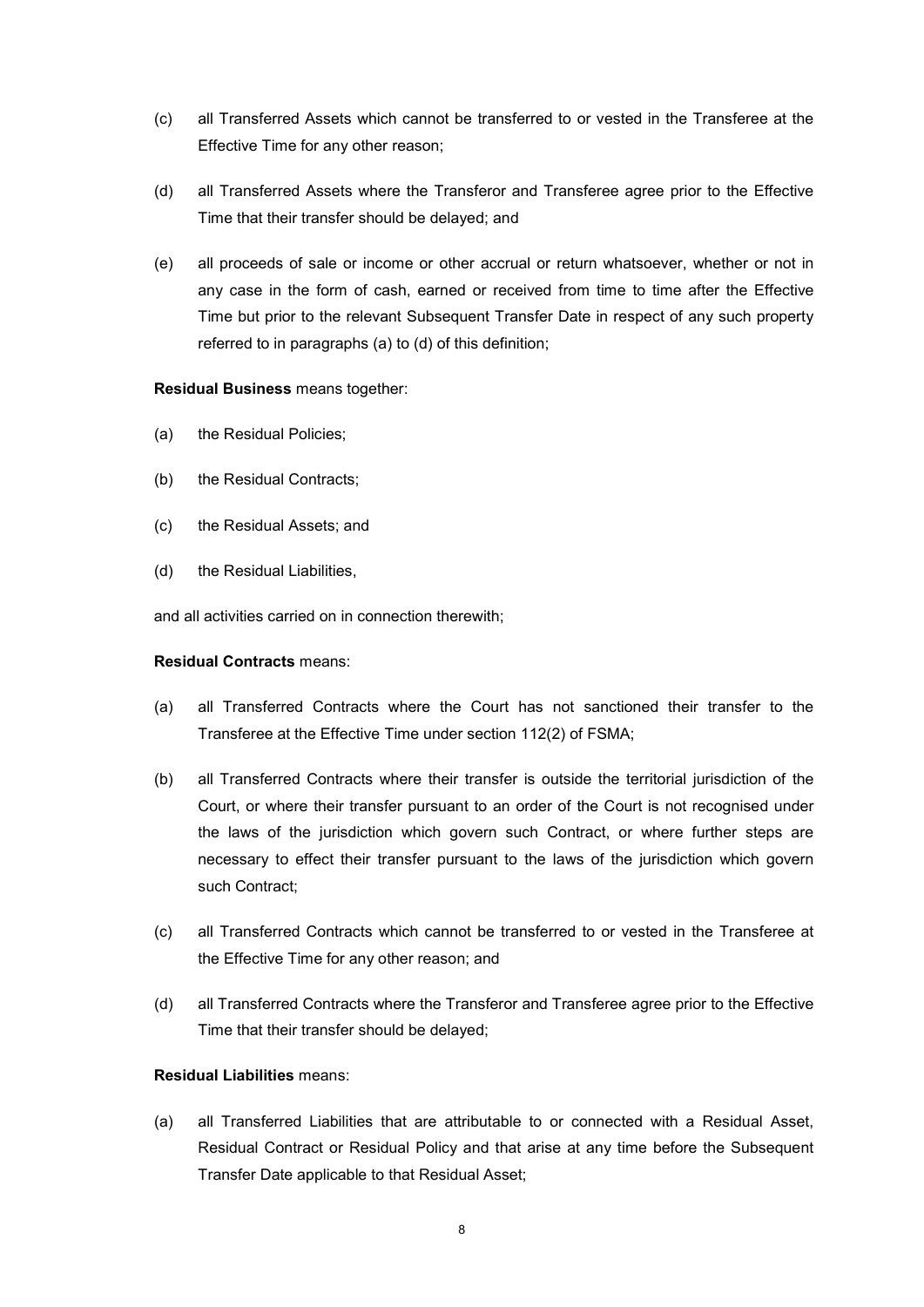- (b) all Transferred Liabilities where the Court has not sanctioned their transfer to the Transferee at the Effective Time under section 112(2) of FSMA;
- (c) all Transferred Liabilities where their transfer is outside the territorial jurisdiction of the Court, or where their transfer pursuant to an order of the Court is not recognised under the laws of the jurisdiction in which the liability is situated, or where further steps are necessary to effect their transfer pursuant to the laws of the jurisdiction in which such liability is situated;
- (d) all Transferred Liabilities to the extent arising out of Ongoing FOS Claims;
- (e) all Transferred Liabilities which cannot be transferred to or vested in the Transferee at the Effective Time for any other reason; and
- (f) all Transferred Liabilities where the Transferor and Transferee agree prior to the Effective Time that their transfer should be delayed;

#### Residual Policies means:

- (a) all Transferred Policies where, for the purpose of section 111(2) of FSMA and paragraphs 1(1)(ba) and 1(2A) of Schedule 12 to FSMA, the PRA has not provided the certificate referred to in paragraph 3A of Schedule 12 to FSMA prior to the making of the Order;
- (b) all Transferred Policies where the Court has not sanctioned their transfer to the Transferee at the Effective Time under section 112(2) of FSMA;
- (c) all Transferred Policies where their transfer is outside the territorial jurisdiction of the Court, or where their transfer pursuant to an order of the Court is not recognised under the laws of the jurisdiction which govern such Policy, or where further steps are necessary to effect their transfer pursuant to the laws of the jurisdiction which govern such Policy;
- (d) all Transferred Policies which cannot be transferred to or vested in the Transferee at the Effective Time for any other reason; and
- (e) all Transferred Policies where the Transferor and Transferee agree prior to the Effective Time that their transfer should be delayed;

Retail FoS Policies means "Distinct 75" and "Distinct 150" holiday home Policies, mobile device insurance Policies, and "Creditor" Policies;

Scheme means this scheme in its original form or with or subject to any modification, addition or condition which may be approved or imposed in accordance with paragraph 13;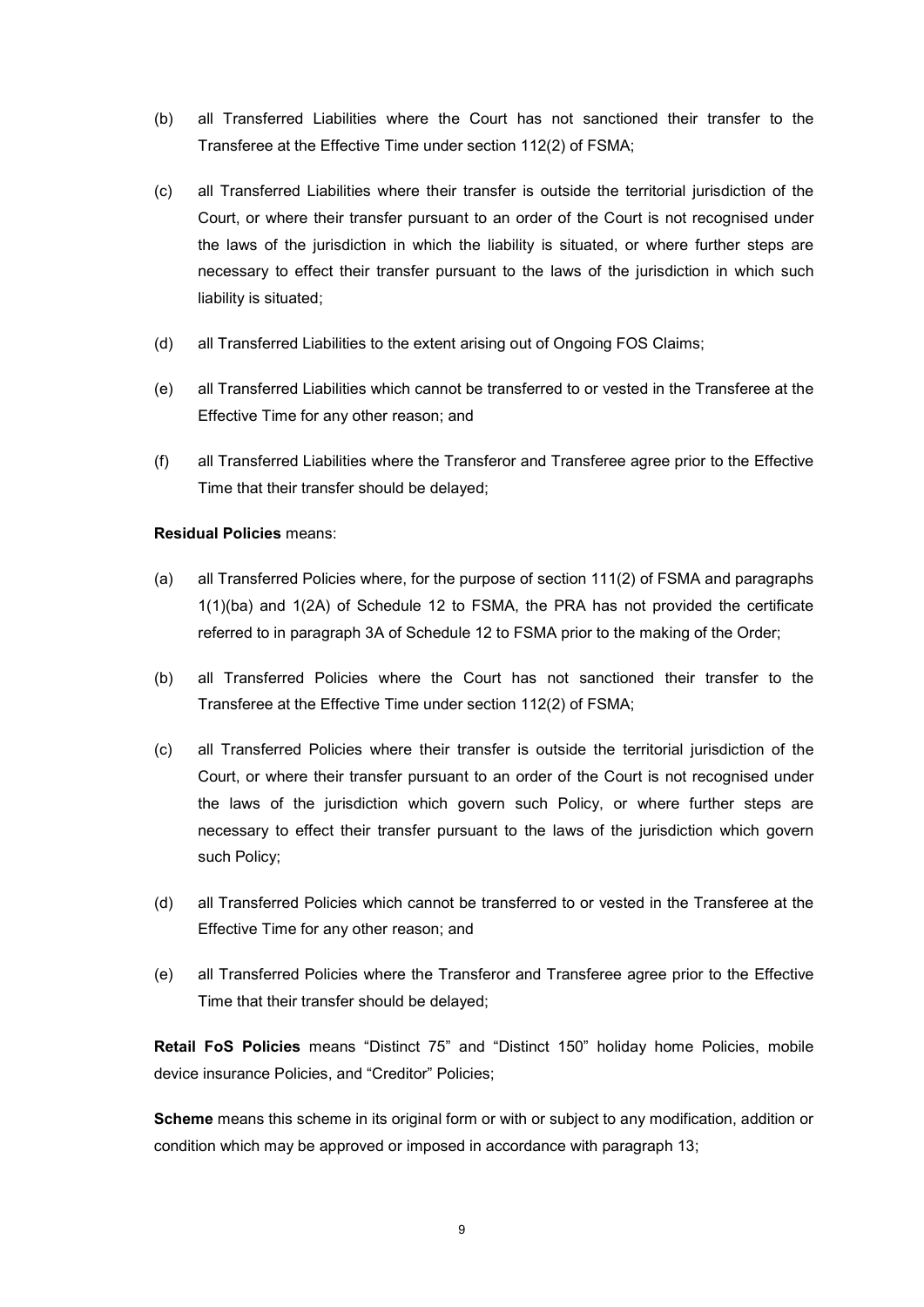Solvency II means Directive 2009/138/EC of the European Parliament and of the Council of 25 November 2009 on the taking up and pursuit of the business of insurance and reinsurance (as amended);

Split Transferred Contracts means any Contract or Policy of reinsurance where a constituent and identifiable part of such Contract or Policy of reinsurance, but not the entire Contract or Policy of reinsurance, constitutes a Transferred Contract;

Split Transferred Policy means any Policy where a constituent and identifiable part of such Policy, but not the entire Policy, constitutes a Transferred Policy;

Subsequent Transfer Date means, in relation to a Residual Policy, Residual Contract, Residual Asset or Residual Liability, the date after the Effective Time on which it is or is to be transferred to the Transferee, namely:

- (a) the date on which all impediments to its transfer shall have been removed or overcome;
- (b) the date on which the Transferor and the Transferee agree the transfer should take effect; or
- (c) the date on which such Residual Asset is received or earned by the Transferor; or
- (d) in relation to any Ongoing FOS Claim, the date on which the Ongoing FOS Claim is finally determined,

(as applicable);

Tax means:

- (a) all forms of tax, levy, duty, charge, impost, withholding or other amount whenever created or imposed and whether of the United Kingdom, Republic of Ireland or elsewhere, payable to or imposed by any authority responsible for the collection or management of any such tax, levy, duty, charge, impost, withholding or other amount; and
- (b) all charges, interest, penalties and fines incidental or relating to any sum falling within (a) above or which arise as a result of the failure to pay that sum on the due date or to comply with any obligation relating to it;

Third Party Right has the meaning given to it in paragraph 10.2(a);

**Transferee** has the meaning given to it in paragraph 2.2;

Transferor has the meaning given to it in paragraph 2.1;

Transferred Assets means: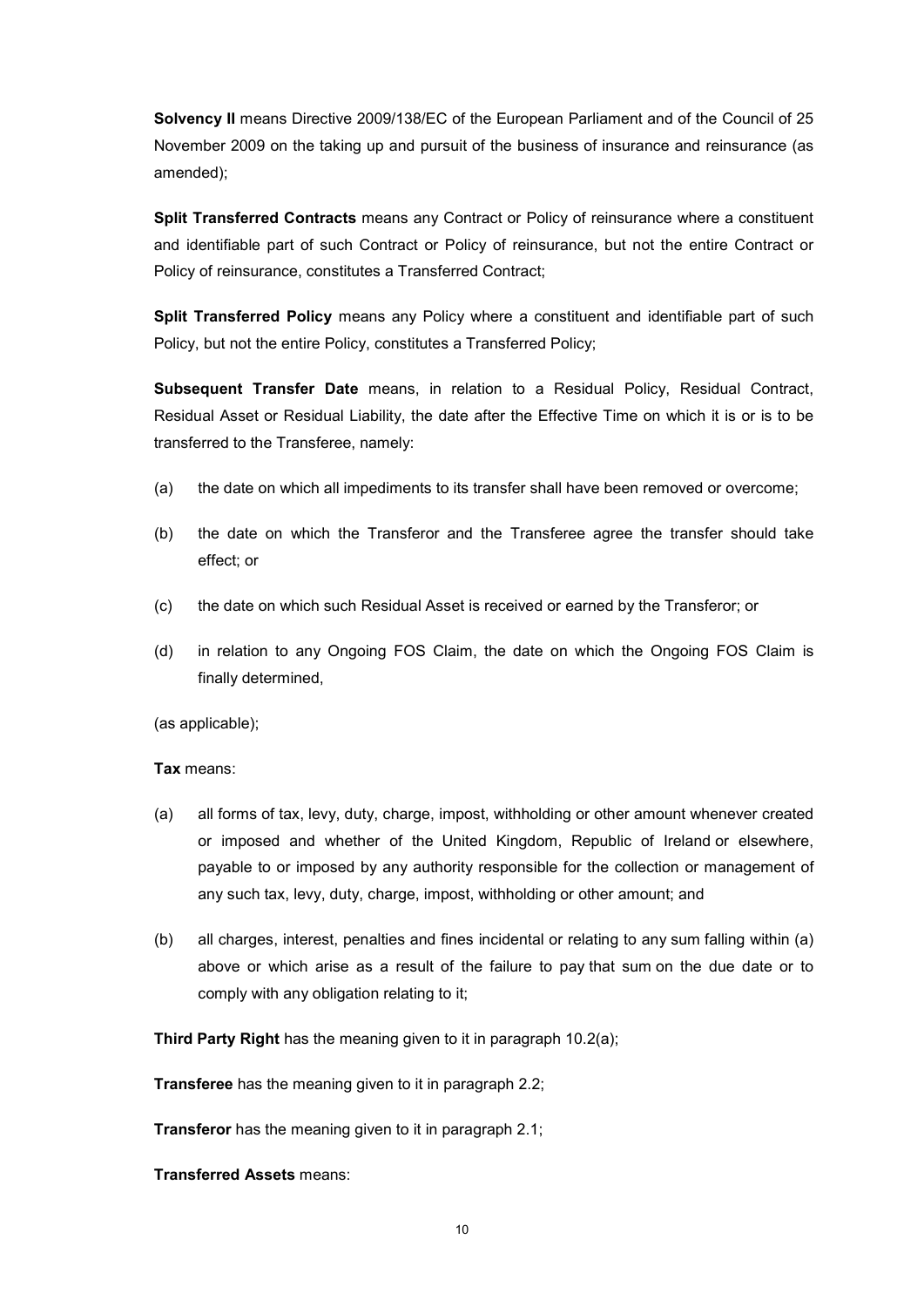- (a) all rights, benefits and powers of the Transferor under or by virtue of the Transferred Policies;
- (b) all rights, benefits and powers of the Transferor under or by virtue of the Transferred Contracts;
- (c) all rights and claims (in contemplation, present or future, actual or contingent) against any third party not within paragraphs (a) or (b) above of this definition to the extent that such right or claim relates to any of the Transferred Policies or the Transferred Contracts, or arises as a result of the Transferred Policies or the Transferred Contracts;
- (d) all Investment Assets;
- (e) all Operational Assets (if any); and
- (f) all books, records, files and papers, whether in hard copy or computer format, relating to the Transferred Policies and the Transferred Contracts, including claims and underwriting files, sales and promotional literature, manuals and data, sales and purchase correspondence and lists of present and former customers,

## but excluding any Excluded Assets;

## Transferred Business means together:

- (a) the Transferred Policies;
- (b) the Transferred Contracts;
- (c) the Transferred Assets; and
- (d) the Transferred Liabilities,

and all activities carried on in connection therewith;

Transferred Contracts means all Contracts and all Policies of reinsurance that are between the Transferor (as cedant) and any third party that is not a member of the Transferor's Group (as reinsurer) (and any constituent and identifiable parts of such Contracts or Policies of reinsurance) to the extent that such Contracts or Policies of reinsurance (or such parts of such Contracts or Policies of reinsurance) relate to Transferred Business or any activity carried on in connection therewith, but excluding any Excluded Contracts;

## Transferred Liabilities means:

(a) all liabilities of the Transferor under or in connection with the Transferred Policies;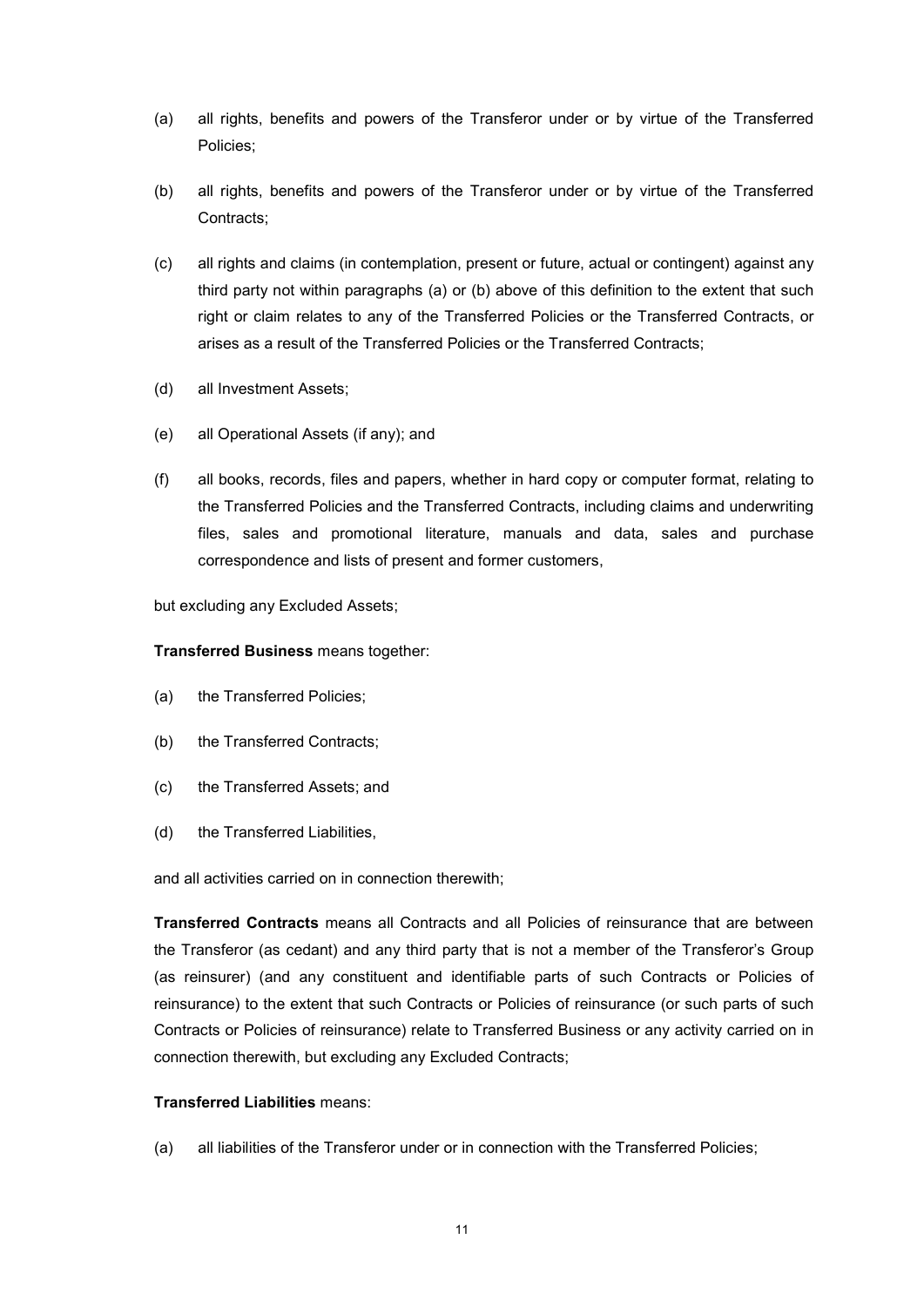- (b) all liabilities of the Transferor under or in connection with the Transferred Contracts;
- (c) all third party rights and claims (present or future, actual or contingent) against the Transferor not within paragraphs (a) or (b) above of this definition to the extent that such rights and claims relate to the Transferred Assets, Transferred Policies or Transferred Contracts, or arise as a result of the Transferred Assets, Transferred Policies or Transferred Contracts;
- (d) all liabilities of the Transferor in respect of Tax to the extent attributable to the Transferred Assets, Transferred Policies or Transferred Contracts (pursuant to this Scheme or otherwise); and
- (e) all liabilities of the Transferor to the extent connected with the sale and ongoing administration of the Transferred Policies and not within the foregoing paragraphs of this definition, including any and all Conduct Liabilities relating to the Transferred Policies,

but excluding any Excluded Liabilities;

#### Transferred Policies means:

- (a) the Irish Domestic Policies;
- (b) the Irish FoS Policies; and
- (c) the Other EEA Policies;

True-Up Amount has the meaning given to it in paragraph 12;

True-Up Assets the property of the Transferee selected by the Transferee (in the case of paragraph 12.2(a)) or the property of the Transferor selected by the Transferor (in the case of paragraph 12.2(b)) in either case having a value of the True-Up Date equal to the absolute value of the True-Up Amount;

True-Up Date means a date selected by the Transferee (in the case of paragraph 12.2(a)) or the Transferor (in the case of paragraph 12.2(b)) not being more than five (5) Business Days after the Transferor has determined the True-Up Amount in accordance with paragraph 12.1;

True-Up Deadline means the date falling twenty (20) Business Days after the approval of the 2018 year-end accounts of the Transferor by the Transferor's Board;

UK Branch has the meaning given to it in paragraph 2.2; and

UK Financial Ombudsman Service means Financial Ombudsman Service Limited, the body corporate established under paragraph 2(1) of Schedule 17 to FSMA to administer the ombudsman scheme provided for under Part XVI of FSMA.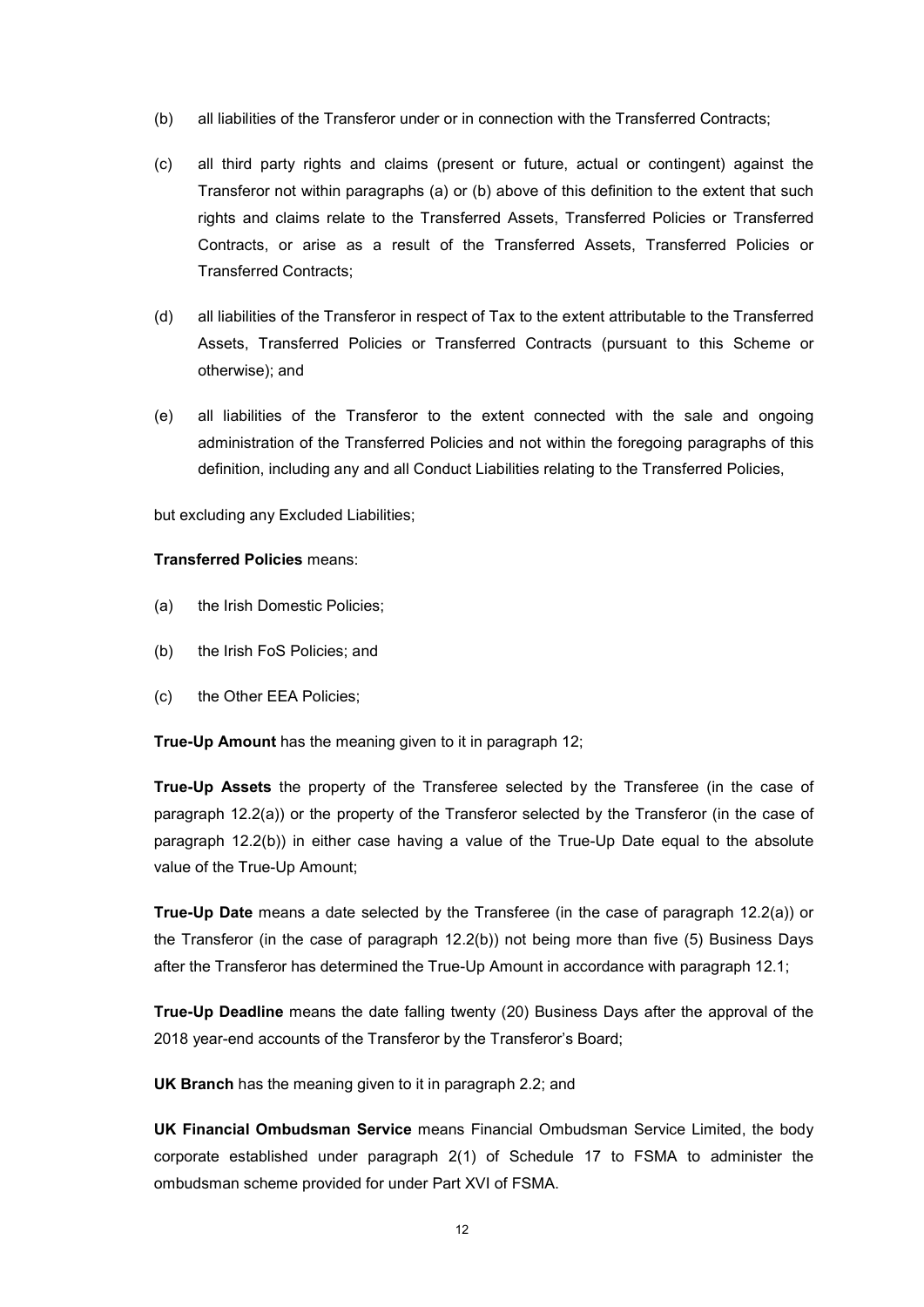- 1.2 In this Scheme:
	- (a) "holding company" and "subsidiary" shall have the same meanings as in the Companies Act 2006;
	- (b) "liabilities" shall include all liabilities, claims, damages, proceedings, demands, orders, suits, costs, losses and expenses of every description, whether deriving from contract, common law, statute or otherwise, whether present or future, actual or contingent, ascertained or unascertained or disputed and whether owed or incurred severally or jointly or as principal or surety;
	- (c) "property" shall include (without limitation) property, assets, rights and powers of every description (whether present or future, actual or contingent) and includes (i) property held on trust, (ii) benefits and powers of any description, and (iii) any interest whatsoever in any of the foregoing;
	- (d) "transfer" shall include (as the context may require) "assign", "assignation" or "assignment", "dispose", "disposition" or "disposal" or "convey" or "conveyance";
	- (e) "variation" shall include any variation, supplement, deletion, replacement or termination, however effected;
	- (f) any reference to the singular shall include a reference to the plural and vice versa and any reference to the masculine shall include a reference to the feminine and neuter and vice versa;
	- (g) any reference in this Scheme to an enactment, a statutory provision or any subordinate legislation shall be deemed to include a reference to that enactment, statutory provision or subordinate legislation as amended, replaced or re-enacted from time to time and to any instrument or order made from time to time under such enactment, statutory provision or subordinate legislation. Where such reference is to an enactment, a statutory provision or any subordinate legislation that has been repealed and not amended, replaced or re-enacted, then the Transferee's Board shall determine the most appropriate replacement arrangements (if any);
	- (h) any reference to any rules, regulations or guidance made by the PRA, FCA and/or CBI (as applicable) shall be deemed to include a reference to such rules or regulations as amended or replaced from time to time. Where such reference is to any rules, regulations or guidance that have been repealed and not amended, replaced or reenacted, then the Transferee's Board shall determine the most appropriate replacement arrangements (if any);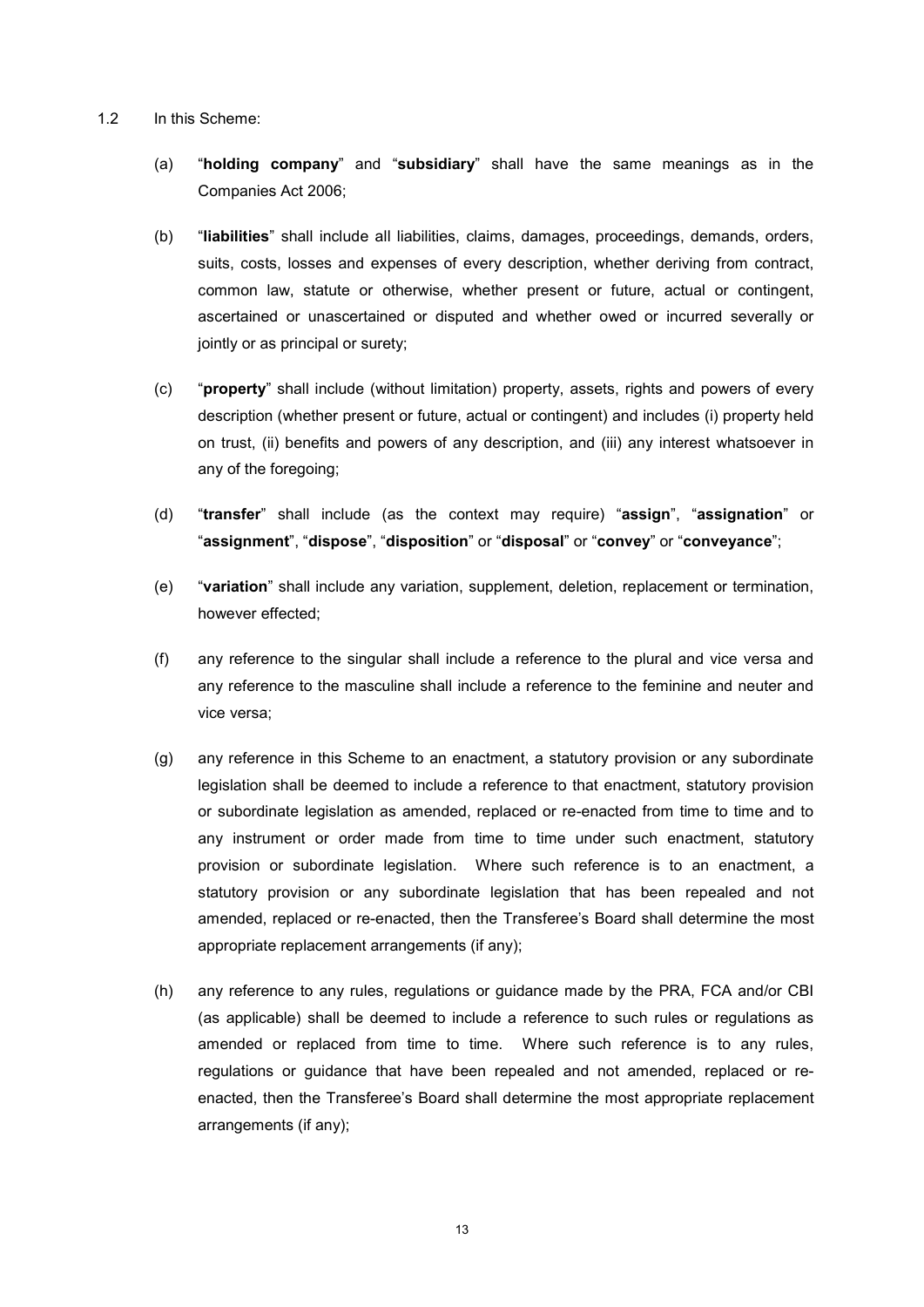- (i) any reference to any regulator (including the PRA, FCA and CBI) shall be deemed to include a reference to any successor regulators;
- (j) any reference to this Scheme shall include the Schedules to it and references to paragraphs, sub-paragraphs, Parts or Schedules are to paragraphs, sub-paragraphs or Parts of or Schedules to this Scheme;
- (k) headings are inserted for convenience only and shall not affect the construction of this Scheme;
- (l) any reference to a person shall include a reference to a body corporate, a partnership, an unincorporated association or to a person's executors or administrators, and for the avoidance of doubt, shall include a trustee;
- (m) unless otherwise specified, if a period of time is specified from a given day or date or from the day or date of an actual event, it shall be calculated exclusive of that day or date;
- (n) any reference to writing shall include any modes of reproducing words in a legible and non-transitory form;
- (o) general words shall not be given a restrictive meaning by reason of the fact that they are followed by particular examples intended to be embraced by the general words; and
- (p) any reference to an amount shall be exclusive of any applicable value added tax or other Tax.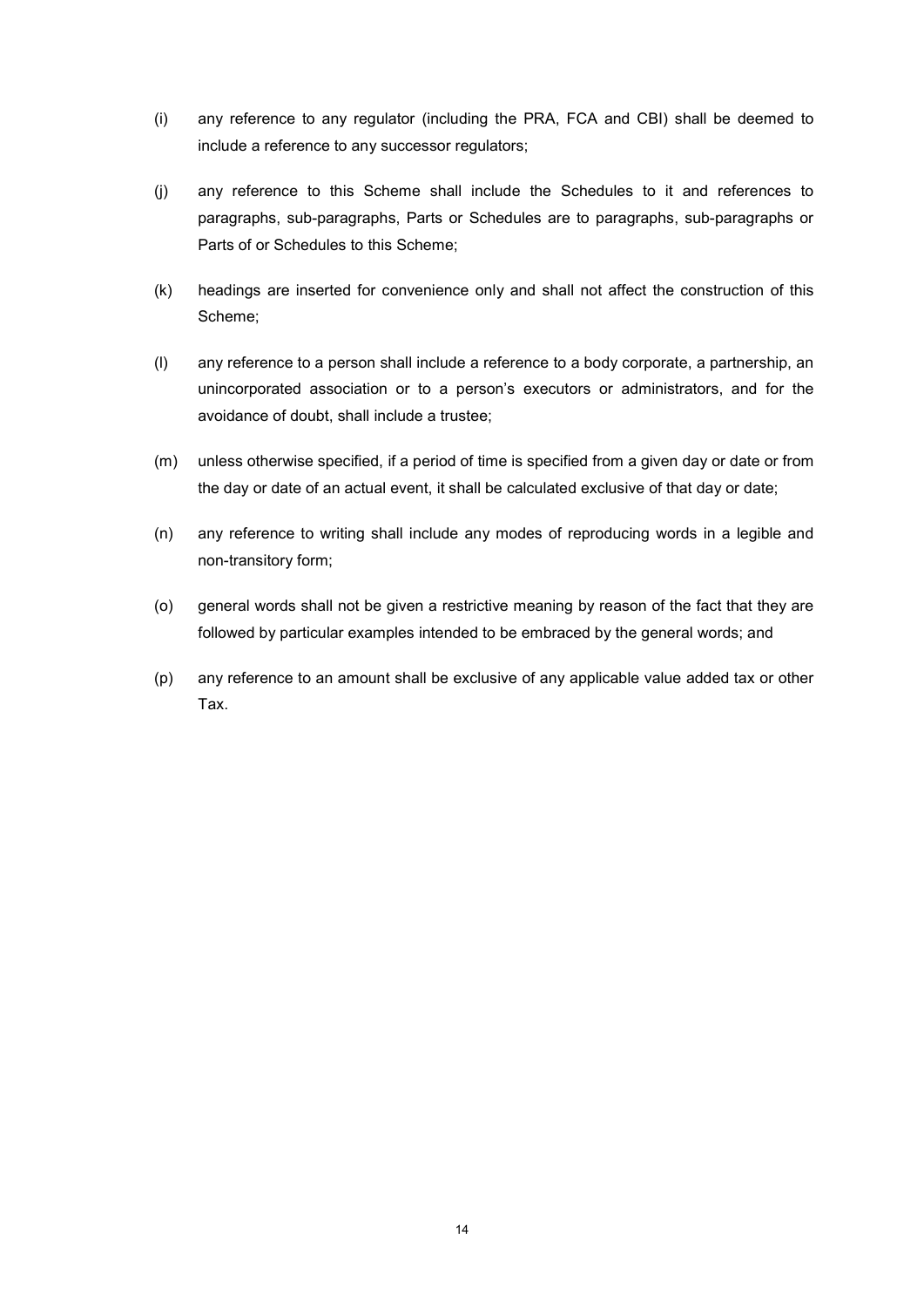#### PART B – INTRODUCTORY PROVISIONS

## 2 Parties and background

- 2.1 Aviva Insurance Limited (the "Transferor") is a company registered in Scotland with registered number SC002116. The registered office of the Transferor is at Pitheavlis, Perth, PH2 0NH, Scotland. The Transferor is a "UK authorised person" as defined in section 105(8) of FSMA, with permissions to carry out contracts of general insurance in the UK under all classes of General Insurance Business set out in Part 1 to Schedule 1 of the RAO.
- 2.2 Aviva Insurance Ireland DAC (the "Transferee") is a designated activity company incorporated in the Republic of Ireland with registered number 605769. The registered office of the Transferee is at One Park Place, Hatch Street, Dublin 2, Ireland. The Transferee is authorised by the CBI as an insurance undertaking authorised to effect and carry out, within Ireland, the business of non-life insurance within classes 1, 2, 3, 4, 6, 7, 8, 9, 10, 12, 13, 15, 16, 17 and 18 as set out in Schedule 1 to the European Union (Insurance and Reinsurance) Regulations 2015 [The Transferee has exercised its right under Irish and English laws implementing Solvency II to establish a branch establishment in the UK (such branch being the "UK Branch"), and as such is a PRA-authorised person and has permission to carry on certain regulated insurance business (including all relevant classes of General Insurance Business set out in Part 1 to Schedule 1 of the RAO) from its branch in the UK.]
- 2.3 Following the invocation of Article 50 of the Treaty on European Union by the United Kingdom on 29 March 2017, the United Kingdom has commenced negotiations for the terms of its withdrawal from the European Union ("Brexit"). The legal terms of Brexit are not yet known, but there is a risk that, upon or shortly following Brexit, the Transferor will lose its rights under the single market directives, including Solvency II, to carry out General Insurance Business in other EEA States on a Freedom of Services or Freedom of Establishment basis.
- 2.4 It is therefore proposed that, subject to the sanction of the Scheme by the Court, the Transferred Business carried on by the Transferor shall, in accordance with this Scheme, be transferred to the Transferee. The Transferred Business includes, for the avoidance of doubt, some of the business that was transferred to the Transferor pursuant to the 2011 Schemes and/or the 2012 Scheme.
- 2.5 The Transferor and the Transferee have each agreed to be represented by Counsel on the hearing of the application to sanction the Scheme.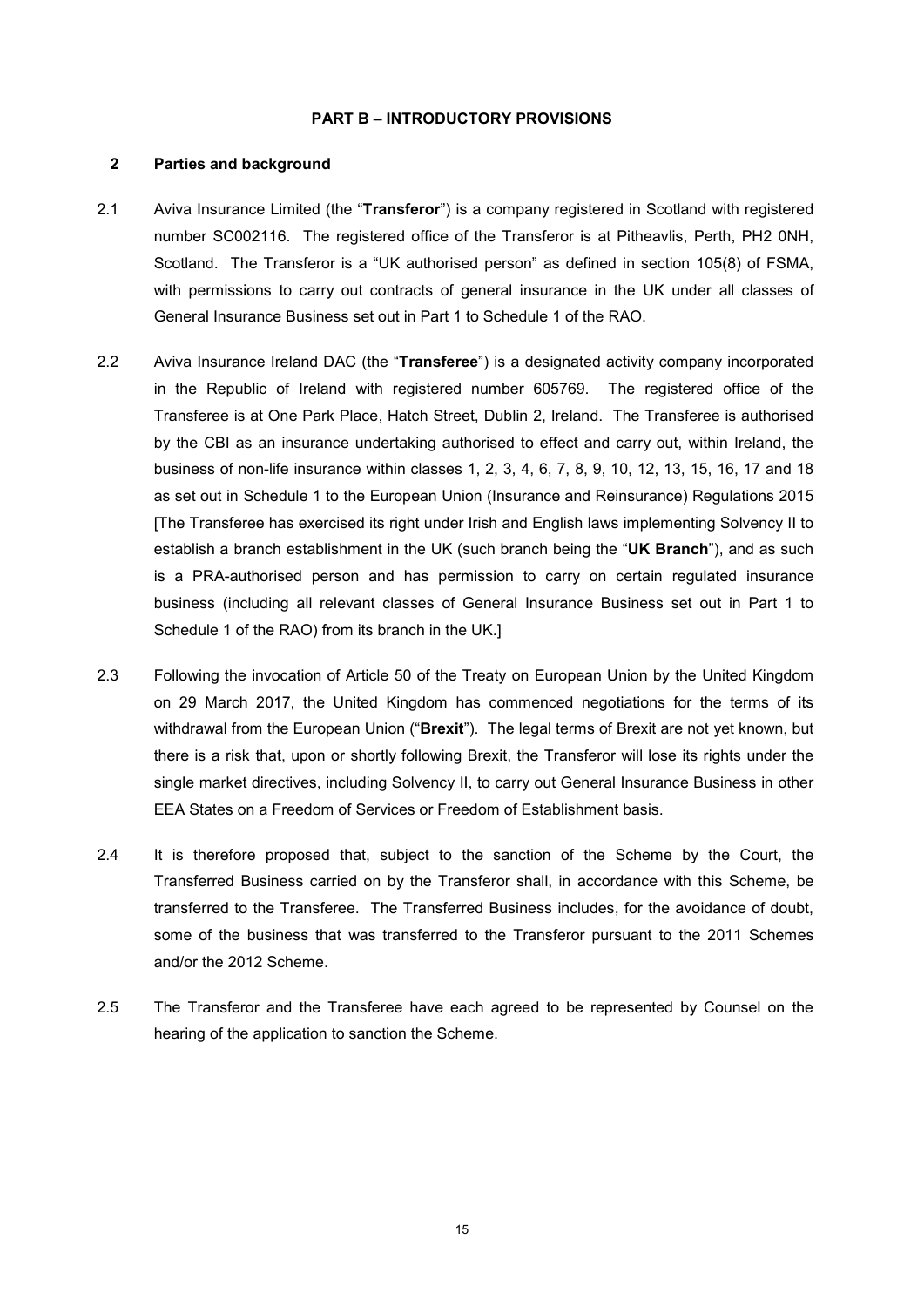#### PART C – TRANSFER

#### 3 Transfer of the Transferred Business

- 3.1 Subject to paragraph 3.2, each part of the Transferred Business shall be transferred to and be vested in the Transferee in accordance with this Scheme, so that:
	- (a) at and with effect from the Effective Time, each Day One Asset and all the interest of the Transferor in it shall, by the Order and without any further act or instrument, be transferred to and be vested in the Transferee, subject to all applicable Encumbrances affecting such property and shall cease to be the property of the Transferor;
	- (b) at and with effect from the Effective Time, each Day One Liability shall, by the Order and without any further act or instrument, be transferred to and become a liability of the Transferee and shall cease to be a liability of the Transferor;
	- (c) on and with effect from each Subsequent Transfer Date, each Residual Asset to which such Subsequent Transfer Date applies and all the interest of the Transferor in it shall, by the Order and without further act or instrument, be transferred to and be vested in the Transferee, subject to all applicable Encumbrances affecting such property and shall cease to be the property of the Transferor;
	- (d) on and with effect from each Subsequent Transfer Date, each Residual Liability to which such Subsequent Transfer Date applies shall, by the Order and without any further act or instrument, be transferred to and become a liability of the Transferee and shall cease to be a liability of the Transferor.
- 3.2 The obligation of the Transferor to transfer the Investment Assets to the Transferee pursuant to this Scheme shall be set off against the obligation of the Transferee under the Quota Share Reinsurance Agreement to pay the Back-Book Premium to the Transferor, such that: (a) a proportion of the Investment Assets equal in value to the Back-Book Premium shall be used to settle the Back-Book Premium; and (b) the payment of the Back-Book Premium shall be satisfied by the retention of such Investment Assets by the Transferor.
- 3.3 The Transferee shall accept without investigation or requisition such title as the Transferor shall have at the Effective Time to the Day One Assets and, at any Subsequent Transfer Date, to each Residual Asset then transferred. The Transferor shall not be liable for any charges, expenses, costs, claims, losses or any other liabilities in connection with any Day One Asset or Residual Asset that arise after the Effective Time, save as otherwise agreed between the parties in writing (including under any existing agreement between the Transferor and the Transferee in force at the date this Scheme takes effect) or as set out in this Scheme.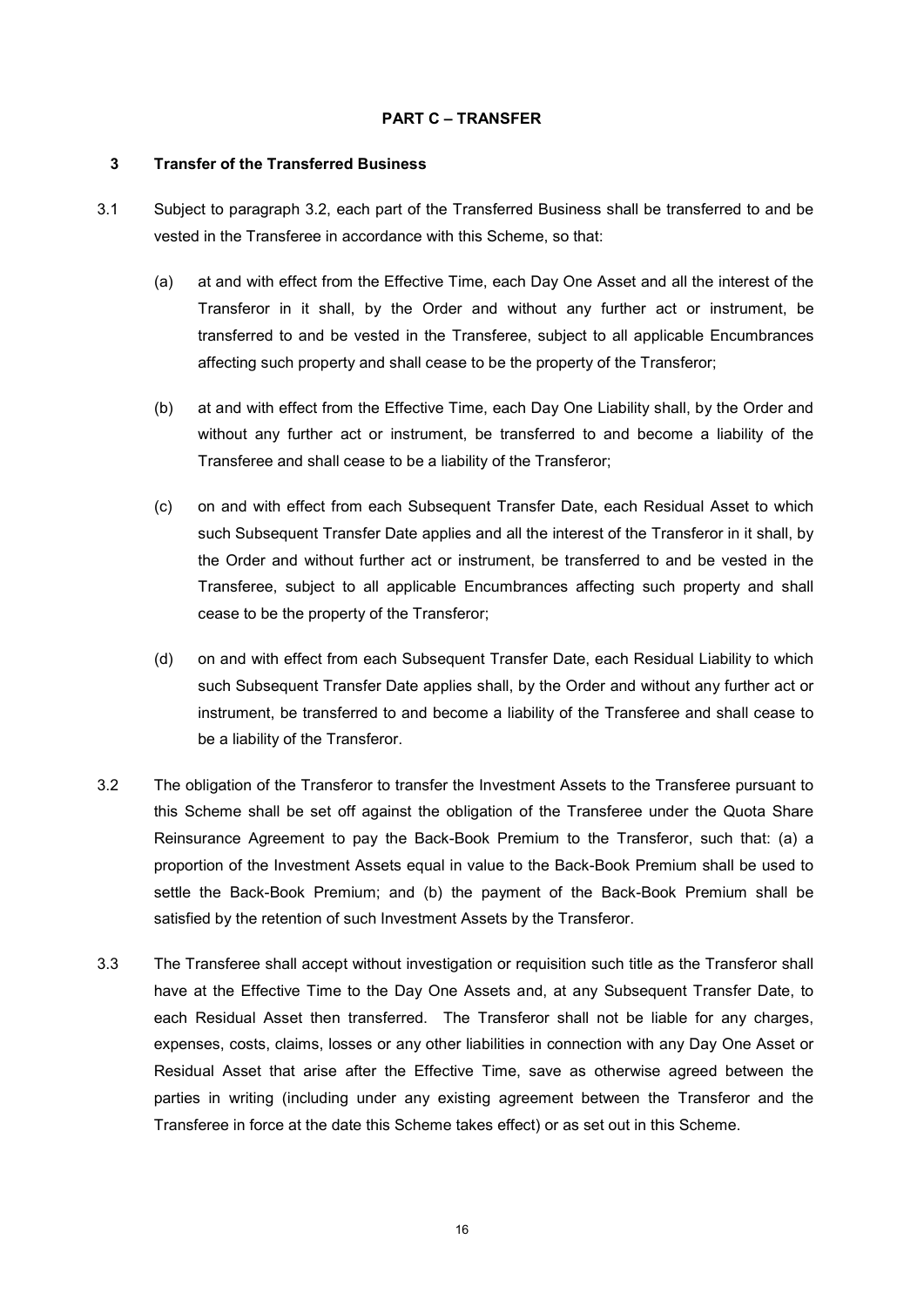- 3.4 The Transferor and the Transferee shall take all such steps, and execute all such documents, as may be necessary or desirable:
	- (a) to effect and/or perfect the transfer to and vesting in the Transferee of any Transferred Asset pursuant to this Scheme;
	- (b) to correct any errors in the identity or amount of the property so transferred; and
	- (c) to effect and/or perfect the transfer to and assumption by the Transferee of any Transferred Liability pursuant to this Scheme.
- 3.5 At and with effect from the Effective Time, the Transferee shall succeed to all rights, liabilities and obligations of the Transferor in respect of any personal data which relates to the Transferred Business. In any consent given by a data subject in respect of such data, any reference to the Transferor (or to any member of the Transferor's Group) shall be deemed to include a reference to the Transferee (and to any member of the Transferee's Group). For the avoidance of doubt, this paragraph shall override any statutory or contractual requirements in relation to such personal data.
- 3.6 Following the transfer of a Transferred Policy to the Transferee pursuant to this Scheme:
	- (a) if that Policy is an Irish Domestic Policy or an Irish FoS Policy, then that Policy shall be carried on by the Transferee in the Republic of Ireland as its Home State, on neither a Freedom of Services basis nor a Freedom of Establishment basis (provided that any such Policy (or any part of such a Policy) may be allocated to and carried on from the UK Branch if (i) it is an Irish FoS Policy, or (ii) it is an Irish Domestic Policy in respect of which the Transferor's records show that the risk of the Policy (or any part of the Policy) is situated in the United Kingdom); and
	- (b) if that Policy is an Other EEA Policy, then that Policy shall be carried on by the Transferee in the relevant EEA State on a Freedom of Services basis. For the avoidance of doubt, Policies written by the Transferor on a Freedom of Establishment basis out of the Transferor's former branches in Belgium and France shall, following their transfer to the Transferee pursuant to this Scheme, be carried on by the Transferee on a Freedom of Services basis (and, accordingly, the Transferee shall not be required to establish branches in either Belgium or France).
- 3.7 For the avoidance of doubt, and without prejudice to the generality of paragraph 3.1:
	- (a) an offer or invitation to treat made to or by the Transferor prior to the Effective Time in relation to the Transferred Business shall be construed and have effect after the Effective Time as an offer or invitation to treat made to or by the Transferee;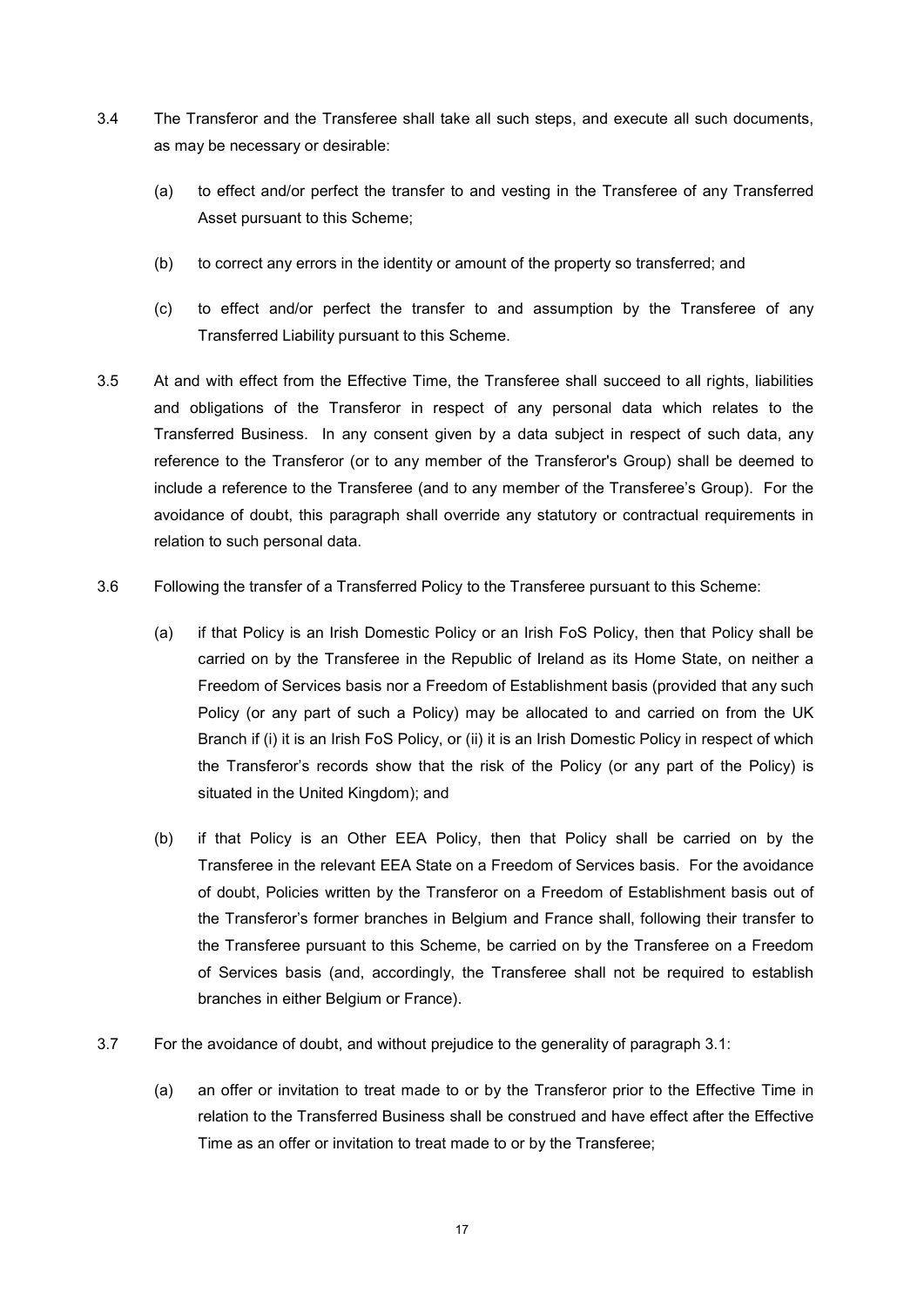- (b) any existing indemnity, power of attorney, authority, declaration or consent given to or by the Transferor relating to any part of the Transferred Business (including, for the avoidance of doubt, the Transferred Policies) shall have effect from the Effective Time as if given to or by the Transferee;
- (c) any Transferred Asset which was held by the Transferor (whether alone or jointly with others) as a trustee, custodian or in a similar fiduciary capacity shall, with effect from the Effective Time (or relevant Subsequent Transfer Date, as the case may be), be held by the Transferee (alone or jointly, as the case may be, and in the capacity of a trustee, custodian or in a similar fiduciary capacity, as the case may be) subject to the rights, powers and duties previously applicable to the relevant trust, custodian or other fiduciary arrangement in question;
- (d) any security in respect of the Transferred Business held immediately prior to the Effective Time by the Transferor, or by a nominee or agent of or a trustee for the Transferor, as security for the payment or discharge of any liability shall, on and from that day be held by the Transferee (or by that nominee, agent or trustee for the Transferee, as the case may be) and be available to the Transferee (whether for its own benefit or for the benefit of any other person) as security for the payment or discharge of that liability; and
- (e) the Transferee shall be entitled to rely on and enforce any consent, waiver, representation, statement or estoppel given or made to the Transferor by a person in relation to the Transferred Business prior to the Effective Time as though such consent, waiver, representation, statement or estoppel had been given or made to the Transferee and to the same extent that the Transferor would have been able to rely on or enforce the same.
- 3.8 Each Split Transferred Contract shall be varied such that, from the Effective Time (or, where a Split Transferred Contract is a Residual Contract, after the relevant Subsequent Transfer Date), it shall:
	- (a) continue on its original terms with the Transferor (subject to such amendments required to split the Split Transferred Contract in accordance with this paragraph 3.8) in relation to the constituent and identifiable part of the Split Transferred Contract which does not constitute a Transferred Contract; and
	- (b) shall constitute a new agreement with the Transferee on the same terms as the original terms (subject to such amendments required to split the Split Transferred Contract in accordance with this paragraph 3.8) in relation to the constituent and identifiable part of the Split Transferred Contract which constitutes a Transferred Contract,

provided that (i) the terms of both parts of a Split Transferred Contract shall, taken together, operate to ensure that the counterparty is no better or worse off as a result of this paragraph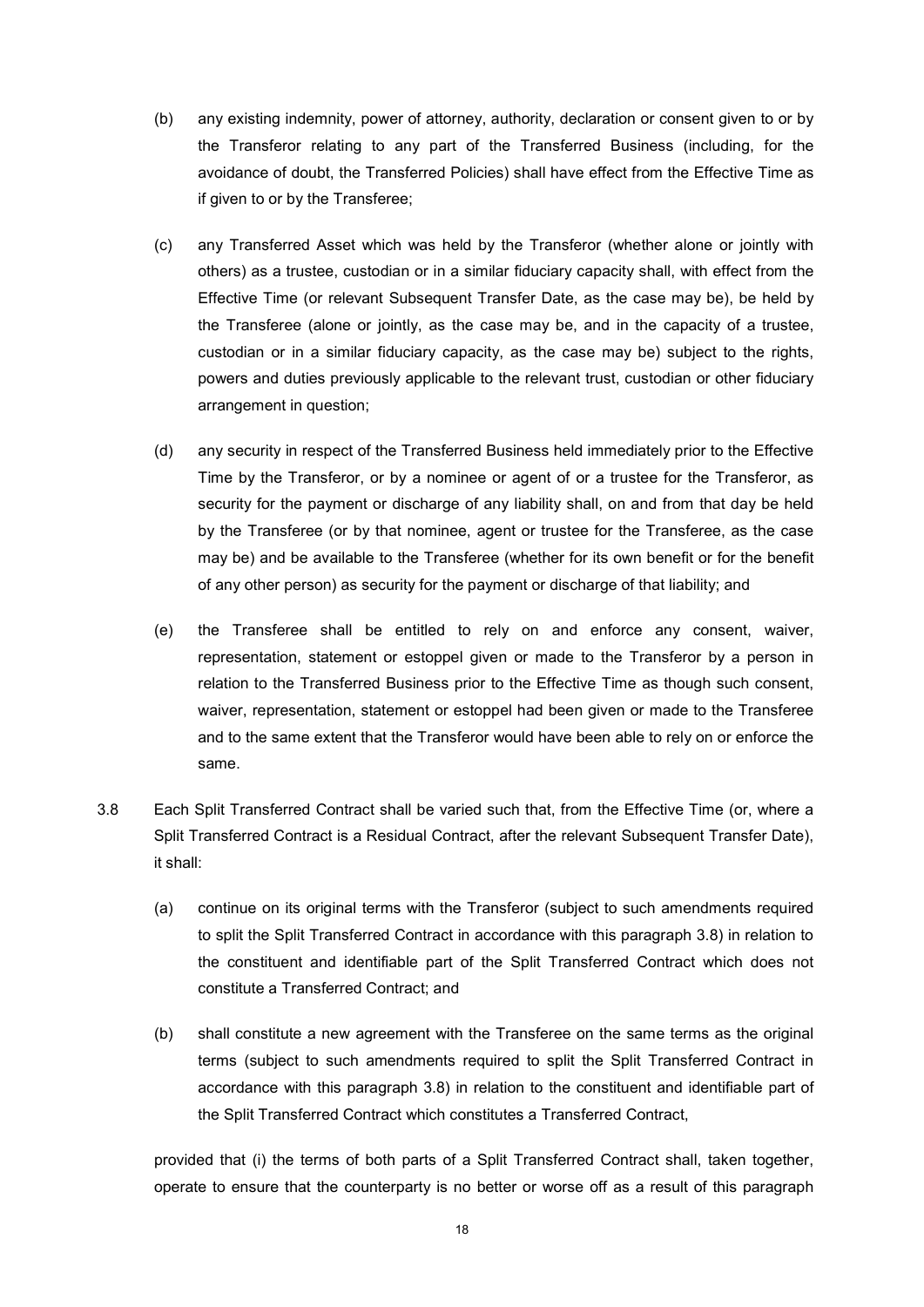3.8; (ii) the method for allocating income and expenses in respect of such parts of Split Transferred Contracts shall be determined by agreement between the Transferor and the Transferee taking into account such matters as the Transferor and the Transferee consider relevant; and (iii) such splitting shall not constitute an event of default, suspension or otherwise give rise to a right of termination, early termination or unilateral variation (however described) under the terms of any such Split Transferred Contract.

- 3.9 Each Split Transferred Policy shall be varied such that, from the Effective Time (or, where a Split Transferred Policy is a Residual Policy, after the relevant Subsequent Transfer Date), it shall:
	- (a) continue on its original terms with the Transferor (subject to such amendments required to split the Split Transferred Policy in accordance with this paragraph 3.9)in relation to the constituent and identifiable part of the Split Transferred Policy which does not constitute a Transferred Policy; and
	- (b) shall constitute a new agreement with the Transferee on the same terms as the original terms (subject to amendments required to split the Split Transferred Policy in accordance with this paragraph 3.9) in relation to the constituent and identifiable part of the Split Transferred Policy which constitutes a Transferred Policy,

provided that (i) the terms of both parts of a Split Transferred Policy (including the allocation of deductibles, limits and any other applicable policy limitations between such parts) shall, taken together, operate to ensure that the policyholder is no better or worse off as a result of this paragraph 3.9; (ii) the method for allocating premiums, losses and related expenses in respect of such parts of Split Transferred Policies shall be determined by agreement between the Transferor and the Transferee taking into account such matters as the Transferor and the Transferee consider relevant (including the allocation of deductibles, limits and other applicable policy limitations between such parts); and (iii) such splitting shall not constitute an event of default, suspension or otherwise give rise to a right of termination, early termination or unilateral variation (however described) under the terms of any such Split Transferred Policy.

## 4 Continuity of Proceedings

- 4.1 At and with effect from the Effective Time, any Proceedings which:
	- (a) have been commenced prior to the Effective Time, or which are commenced at or after the Effective Time, against the Transferor; and
	- (b) would give rise to a Day One Liability in the event of the Proceedings being resolved in the claimant's favour,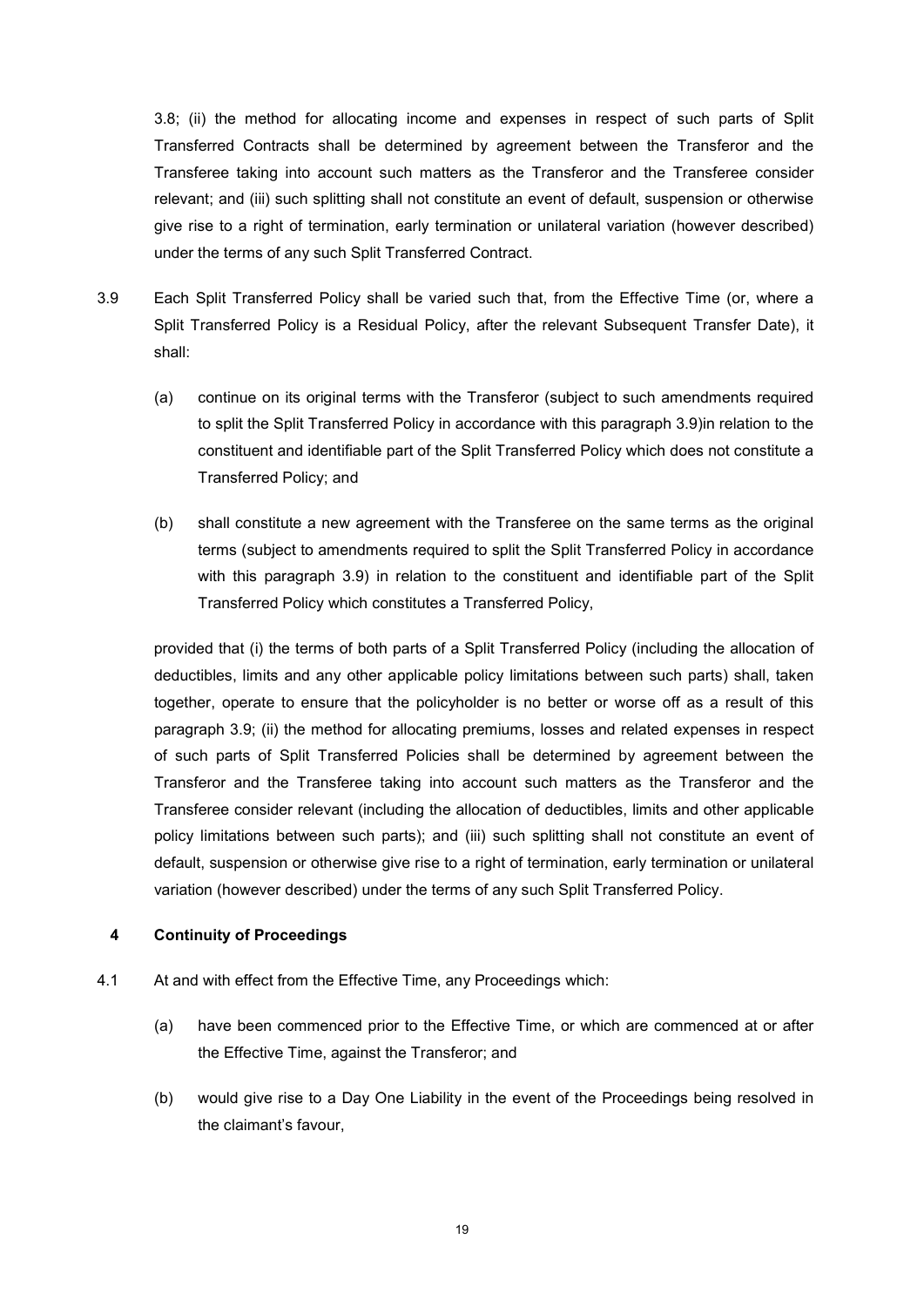shall be continued or commenced against the Transferee and the Transferee shall be entitled to all defences, claims, counterclaims, settlements, rights of set-off, rights of subrogation and any other rights that would have been available to the Transferor in relation to such Proceedings.

- 4.2 At and with effect from the Effective Time, any Proceedings which:
	- (a) have been commenced prior to the Effective Time, or which are commenced at or after the Effective Time, by the Transferor; and
	- (b) would give rise to a Day One Asset in the event of the Proceedings being resolved in the Transferor's favour,

shall be continued or commenced by the Transferee and the Transferee shall be entitled to all defences, claims, counterclaims, settlements, rights of set-off, rights of subrogation and any other rights that would have been available to the Transferor in relation to such Proceedings.

- 4.3 Any judgment, settlement, order or award obtained by or against the Transferor whether before or after the Effective Time to the extent that it relates to any part of the Day One Business and which is not fully satisfied before the Effective Time shall, on that date and to the extent to which it was enforceable by or against the Transferor immediately prior to such date (or, if later, the date on which the judgment, settlement, or award is obtained), become enforceable by or against the Transferee (to the exclusion of the Transferor).
- 4.4 All documents which would before the Effective Time have been evidence in respect of Proceedings referred to in paragraphs 4.1 and 4.2 for or against the Transferor shall from the Effective Time be evidence in respect of the same matter for or against the Transferee.
- 4.5 At and with effect from the Effective Time, the Transferee shall owe to the policyholders of the Day One Business and/or to any other relevant person(s) the same duties of confidentiality and privacy (whether pursuant to Regulatory Requirements or contract) as those which the Transferor owed in respect of the Day One Business immediately prior to the Effective Time.
- 4.6 At and with effect from the Effective Time, any Proceedings in respect of the Day One Business that are commenced in error against the Transferor shall be deemed to have been commenced and shall continue against the Transferee without the need for further order, whether for substitution of the parties or otherwise.
- 4.7 The provisions of paragraphs 4.1 to 4.6 inclusive shall also apply *mutatis mutandis* to all Proceedings in relation to Residual Business (with references to the Effective Time amended to the relevant Subsequent Transfer Date and references to Day One Liabilities, Day One Assets and Day One Business amended to, respectively, Residual Liabilities, Residual Assets and Residual Business).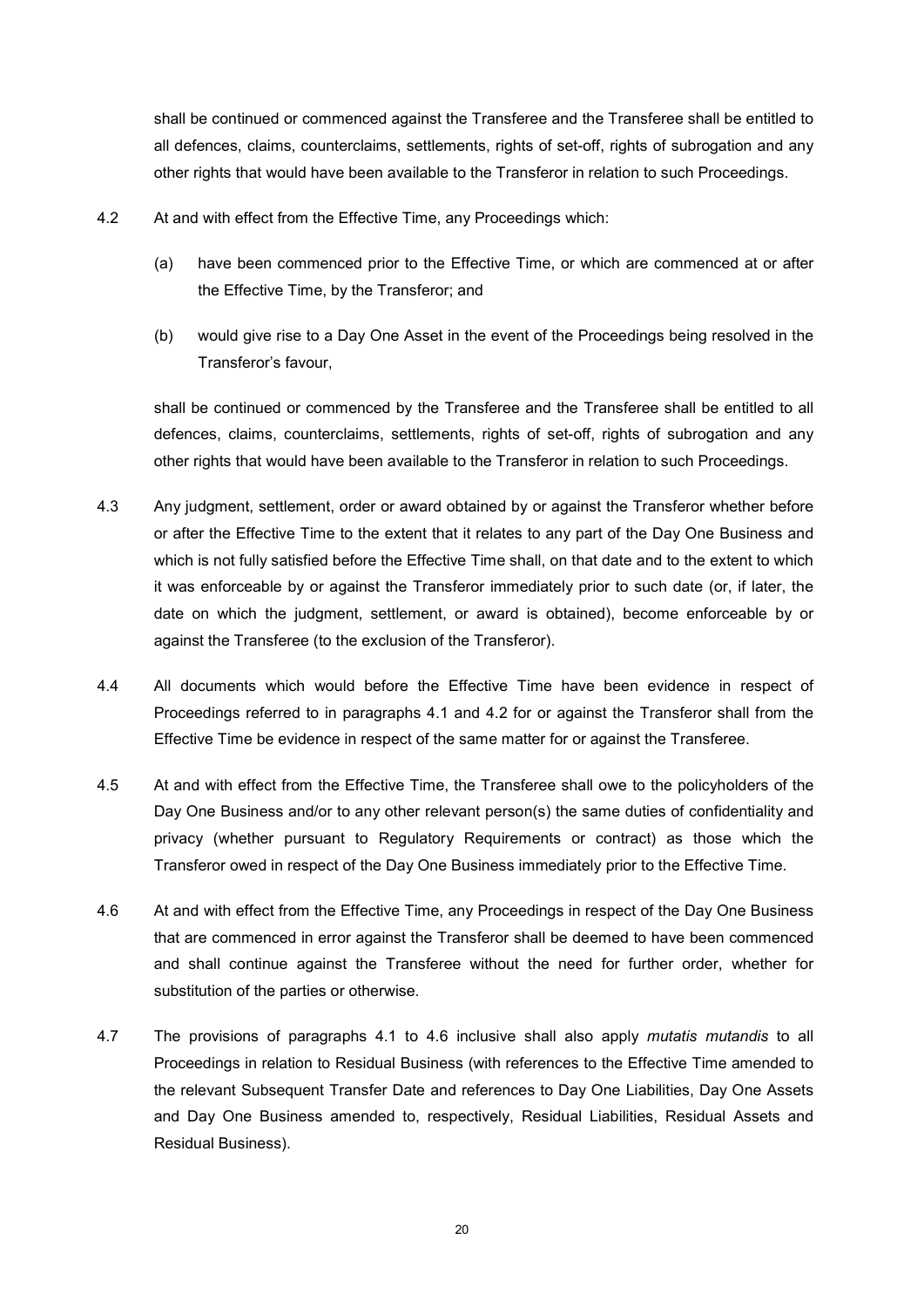- 4.8 In respect of any Proceedings which are commenced after the Effective Time against the Transferee in respect of acts or omissions of the Transferor in connection with Transferred Business prior to the Effective Time, the Transferee undertakes to:
	- (a) comply with the relevant provisions of the Dispute Resolution: Complaints ("DISP") Sourcebook of the FCA Handbook relating to the handling of complaints referred to the UK Financial Ombudsman Service as such rules apply at the Effective Time and insofar as they apply to the Transferee's handling of complaints (i) brought by holders of Transferred Policies against the Transferee in connection with the actions of the Transferor prior to the Effective Time; and (ii) referred to the UK Financial Ombudsman Service; and
	- (b) comply promptly with any valid award or direction made by the UK Financial Ombudsman Service against the Transferee under the jurisdiction of the UK Financial Ombudsman Service and with any settlement which the Transferee agrees with a complainant at an earlier stage of the procedures as set out in DISP 3 of the FCA Handbook, as such rules and such jurisdiction apply at the Effective Time,

to the extent that such compliance is compatible with any rules or regulations issued by the CBI that are applicable to the Transferee.

4.9 Notwithstanding paragraph 18, holders of Transferred Policies may enforce the provisions of paragraph 4.8(b) against the Transferee. Neither the Transferor nor the Transferee shall require the consent of any such policyholder to amend this Scheme pursuant to paragraph 16.

## 5 Treatment of Transferred Policies

- 5.1 At and with effect from the Effective Time, the Transferee shall become entitled to all the rights, benefits and powers of the Transferor whatsoever under or by virtue of the Day One Policies.
- 5.2 Any person who is a policyholder of any of the Day One Policies shall at and with effect from the Effective Time become entitled, in succession to, and to the exclusion of, any rights which he may have had against the Transferor under any of the Day One Policies to the same rights against the Transferee subject to the terms of this Scheme as were available to him against the Transferor under such Policies and (as regards Day One Policies under which premiums or other sums attributable or referable thereto continue to be payable) shall at and with effect from the Effective Time account to the Transferee for any further or additional premiums or other sums attributable or referable thereto as and when the same become due and payable.
- 5.3 If any person exercises any right or option which is granted at law or under the terms of a Day One Policy and either:
	- (a) the right or option provides for a new, additional or replacement Policy to be issued; or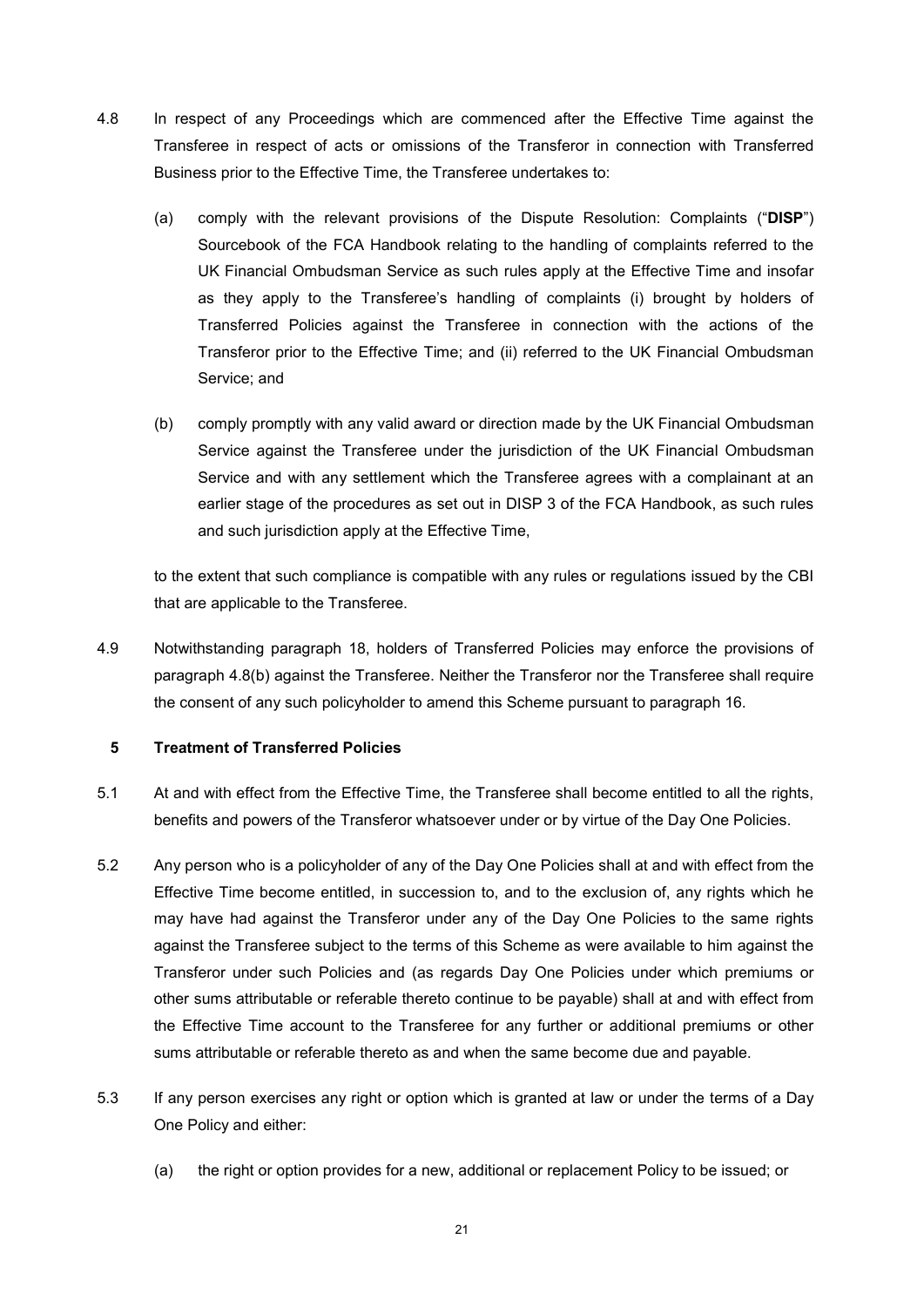(b) it is appropriate, in the opinion of the Transferee, to issue a new Policy in order to comply with that right or option,

such person shall be entitled to require that the obligation thereby arising shall be satisfied by the issue by the Transferee of a Policy which complies with the terms of such right or option. However (without prejudice to the right of such person to have the right or option satisfied by the issue by the Transferee of such a Policy) if the Transferee is not at the time of the exercise of such right or option writing Policies complying exactly with the Policy to which the right or option refers, the Transferee shall be entitled to offer to such person as an alternative (and, if accepted, in lieu thereof) a Policy commonly offered by the Transferee (or any other member of the Transferee's Group) which the Transferee considers to be the nearest equivalent Policy by reference to the terms and conditions applicable to Policies of the Transferee at that time.

- 5.4 All references in any Day One Policy to the Transferor or any officers, employees, committees, function holders or agents of the Transferor shall with effect from the Effective Time be read as references to the Transferee or any officers, employees, committees or function holders of the Transferee or agents of the Transferee to which the administration of the relevant part of the business carried on by the Transferee has been delegated (as appropriate). In particular, but without limitation, all rights and duties exercisable or expressed to be exercisable or responsibilities to be performed by the Transferor or any officers, employees, committees, function holders or agents of the Transferor in relation to any of the Day One Policies shall, from and after the Effective Time, be exercisable or required to be performed by the Transferee or any officers, employees, committees, function holders or agents of the Transferee.
- 5.5 The transfer of any rights, benefits, liabilities and obligations under or in connection with any Day One Policy pursuant to this Scheme shall take effect and shall be valid and binding on all parties having any interest in the same notwithstanding any restriction howsoever arising (including at law, in equity, tort, delict or by contract) on transferring, assigning or otherwise dealing with the same and such transfer shall be deemed to take effect on the basis that it does not contravene any such restriction and does not give rise to any right to terminate, modify, acquire or claim an interest or right, or to treat an interest or right as terminated or modified or to treat any obligations or liabilities as discharged, modified or released.
- 5.6 Save as may otherwise be agreed between the Transferor and the Transferee from time to time, the Transferee shall at and with effect from the Effective Time, as principal, take over from the Transferor the administration and negotiation of proposals for insurance which would become Day One Policies, if the Transferee determined to accept them (but whether or not the Transferee does so determine). The Transferee shall bear all expenses and liabilities in relation thereto. Nothing contained herein shall oblige the Transferee to accept any proposal for insurance received by or on behalf of the Transferor before the Effective Time but not accepted by the Transferor by the Effective Time.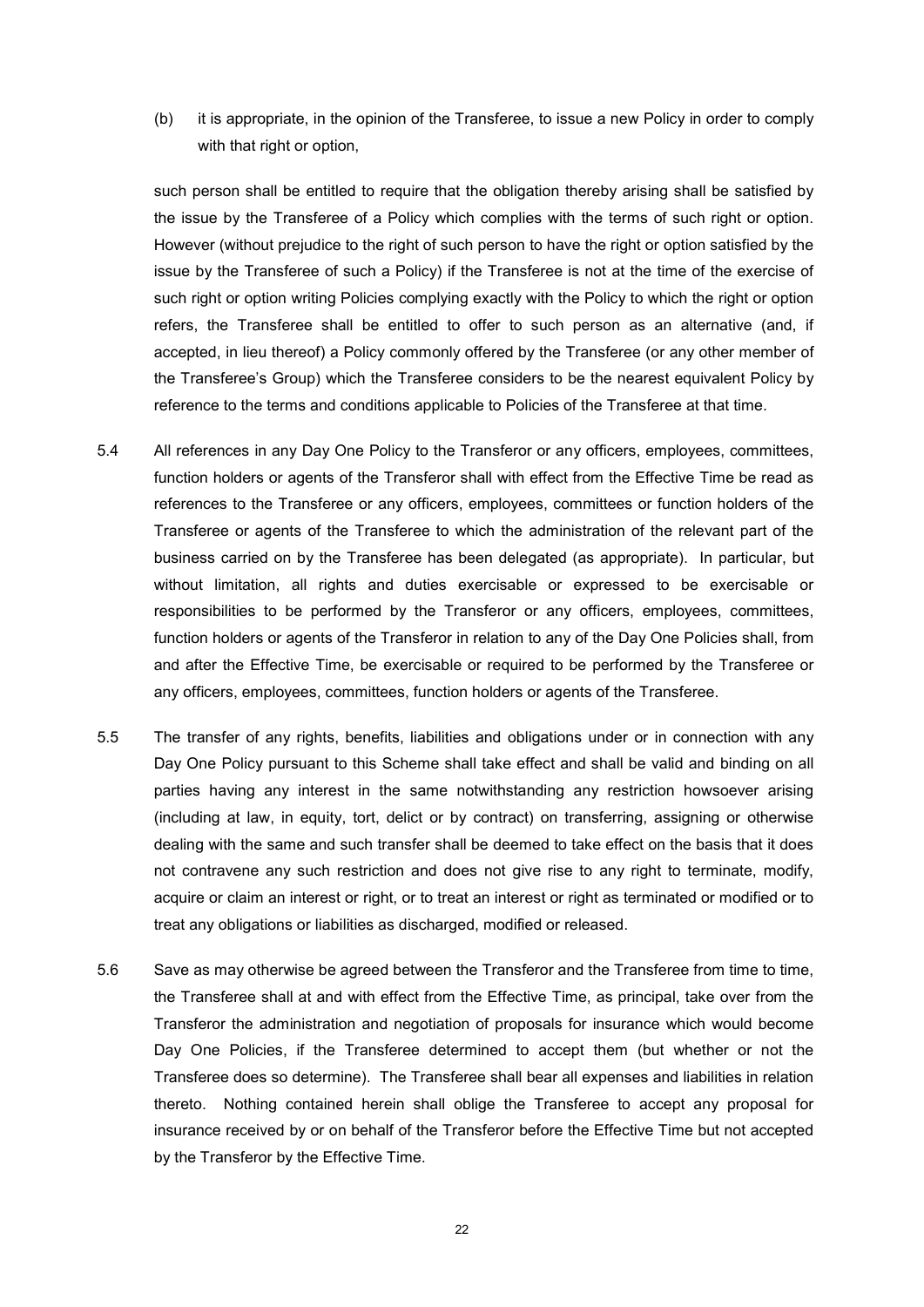- 5.7 All references in a Day One Policy to the group of companies of which the Transferor is or has been a member shall, where the context requires, be (or continue to be) read and construed with effect from the Effective Time as references to the group of companies of which the Transferee is a member from time to time.
- 5.8 The Transferee shall be entitled to any defences, claims, counterclaims, rights of set-off and rights of subrogation under the Day One Policies which would have been available to the Transferor.
- 5.9 The provisions of paragraphs 5.1 to 5.8 inclusive shall also apply mutatis mutandis to all Residual Policies (with references to the Effective Time amended to the relevant Subsequent Transfer Date).

#### 6 Treatment of Transferred Contracts

- 6.1 At and with effect from the Effective Time, the Transferee shall become entitled to all the rights, benefits and powers of the Transferor whatsoever under or by virtue of the Day One Contracts.
- 6.2 Any person who is a counterparty of any of the Day One Contracts shall at and with effect from the Effective Time (but subject to the terms of this Scheme) become entitled, in succession to, and to the exclusion of, any rights which he may have had against the Transferor under any of the Day One Contracts to the same rights against the Transferee as were available to him against the Transferor under such Day One Contracts.
- 6.3 All references in any Day One Contract to the Transferor or any officers, employees or agents of the Transferor shall from and after the Effective Time be read as references to the Transferee or any officers or employees of the Transferee or agents of the Transferee to which the administration of the relevant part of the business carried on by the Transferee has been delegated (as appropriate). In particular, but without limitation, all rights and duties exercisable or expressed to be exercisable or responsibilities to be performed by the Transferor or any officers, employees or agents of the Transferor in relation to any of the Day One Contracts shall, from and after the Effective Time, be exercisable or required to be performed by the Transferee or any officers, employees or agents of the Transferee.
- 6.4 The transfer of any rights, benefits, liabilities and obligations under or in connection with any Day One Contract pursuant to this Scheme shall take effect and shall be valid and binding on all parties having any interest in the same notwithstanding any restriction howsoever arising (including but not limited to, at law, in equity, tort or by contract) on transferring, assigning or otherwise dealing with the same and such transfer shall be deemed to take effect on the basis that it does not contravene any such restriction and does not give rise to any right to terminate, modify, acquire or claim an interest or right, or to treat an interest or right as terminated or modified or to treat any obligations or liabilities as discharged, modified or released.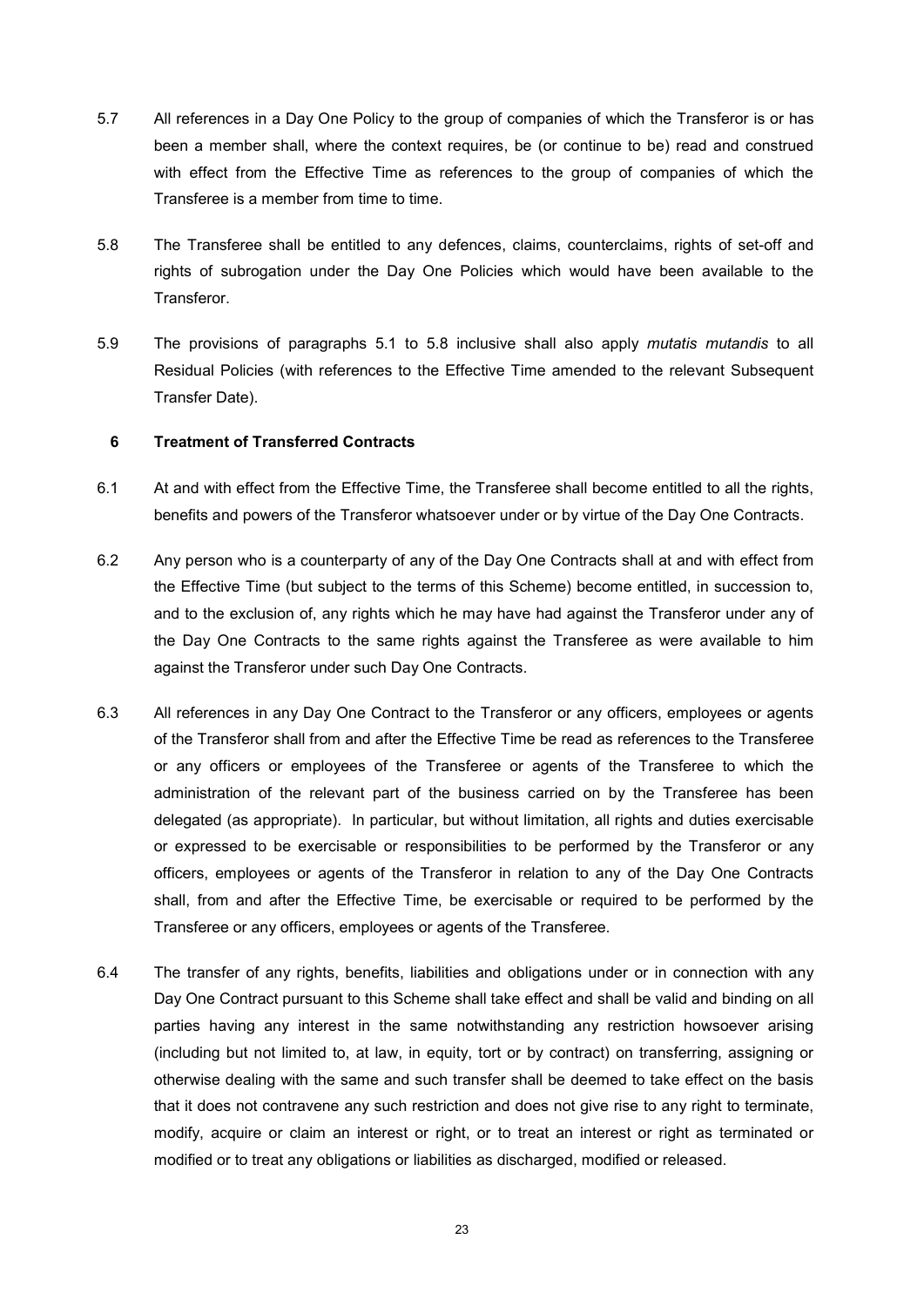- 6.5 All references in a Day One Contract to the group of companies of which the Transferor is or has been a member shall, where the context requires, be (or continue to be) read and construed with effect from the Effective Time as references to the group of companies of which the Transferee is a member from time to time.
- 6.6 The Transferee shall be entitled to any defences, claims, counterclaims, rights of set-off and rights of subrogation under the Day One Contracts which would have been available to the Transferor.
- 6.7 The provisions of paragraphs 6.1 to 6.6 inclusive shall also apply mutatis mutandis to all Residual Contracts (with references to the Effective Time amended to the relevant Subsequent Transfer Date).

## 7 Reinsurance of Residual Policies

- 7.1 Subject always to applicable Regulatory Requirements, the Transferee shall reinsure the Transferor with effect from and after the Effective Time against all liabilities of the Transferor under, and all other amounts paid or payable by the Transferor in respect of, any Residual Policy until the applicable Subsequent Transfer Date.
- 7.2 The premium payable by the Transferor to the Transferee in respect of the reinsurance pursuant to paragraph 7.1 shall be deemed to have been satisfied by the transfer of the Investment Assets to the Transferee pursuant to this Scheme.
- 7.3 The Transferee shall discharge its reinsurance obligation pursuant to paragraph 7.1 by discharging the liabilities referred to in that paragraph on behalf of the Transferor or, failing that, by indemnifying the Transferor in respect of such liabilities.
- 7.4 The Transferee shall not indemnify the Transferor against, and shall not be obliged to discharge any liability of the Transferor referred to in paragraph 7.1, to the extent that the Transferor is entitled to recover the same from any third party (including under any applicable guarantee, contract of insurance or contract of reinsurance) unless, and only to the extent that, the Transferor has failed to recover, or the Transferee has instructed the Transferor in writing not to attempt to recover, any such amount.

## 8 Premiums, mandates and other payments

- 8.1 All premiums payable to the Transferor in respect of the Day One Policies shall at and with effect from the Effective Time be payable to the Transferee.
- 8.2 Save as may otherwise be agreed between the Transferor and the Transferee prior to the Effective Time, any mandate or other instruction in force at the Effective Time (including, without limitation, any instruction given to a bank by its customer in the form of a direct debit or standing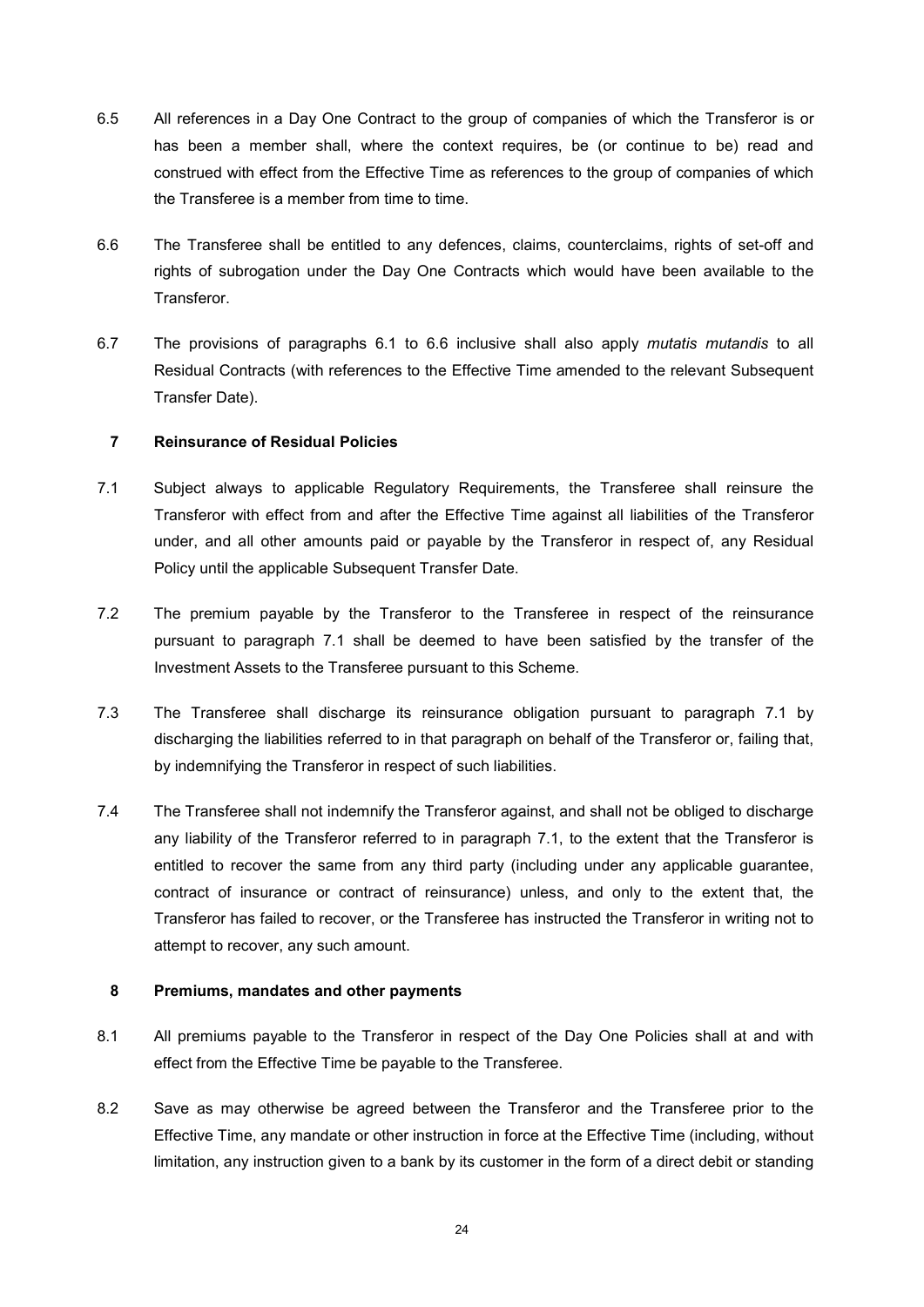order) and providing for the payment by a banker or other intermediary of premiums payable to the Transferor under or in respect of any of the Day One Policies or Day One Contracts shall thereafter take effect as if it had provided for and authorised such payment to the Transferee.

- 8.3 Save as may otherwise be agreed between the Transferor and the Transferee prior to the Effective Time, any mandate or other instruction in force at the Effective Time as to the manner of payment of any sum payable by the Transferor under any of the Day One Policies or Day One Contracts shall, at and with effect from the Effective Time, continue in force as an effective authority to the Transferee in place of the Transferor.
- 8.4 The provisions of paragraphs 8.1 to 8.3 inclusive shall also apply *mutatis mutandis* to all Residual Policies and Residual Contracts (with references to the Effective Time amended to the relevant Subsequent Transfer Date).

#### 9 Declaration of trust and wrong pocket

- 9.1 The Transferor shall, from the Effective Time until the relevant Subsequent Transfer Date, hold the Residual Business as trustee for the Transferee. The Transferor shall be subject to the Transferee's directions in respect of the Residual Business, until such part of the Residual Business is transferred to or otherwise vested in the Transferee (or is disposed of, whereupon the Transferor shall account to the Transferee for the proceeds of sale thereof). The Transferee shall have the authority (with authority to sub-delegate) to act as the attorney of the Transferor in respect of the Residual Business for all such purposes.
- 9.2 In the event of any property being received by the Transferor after the Effective Time in respect of the Day One Transferred Business, the Transferor shall, as soon as is reasonably practicable after its receipt and to the extent to which it is able to do so, transfer such property to, or in accordance with the directions of, the Transferee.
- 9.3 In the event of any property being received by the Transferor after the Effective Time in respect of the Residual Business, the Transferor shall hold such property as trustee for the Transferee in accordance with paragraph 9.1.
- 9.4 The Transferee shall indemnify the Transferor against any reasonable out-of-pocket charges, costs, expenses, claims and other liabilities arising in respect of any obligation under or in connection with this paragraph 9.

## 10 Indemnities

10.1 At and with effect from the Effective Time, the Transferee shall discharge on the Transferor's behalf or, failing that, shall indemnify the Transferor against: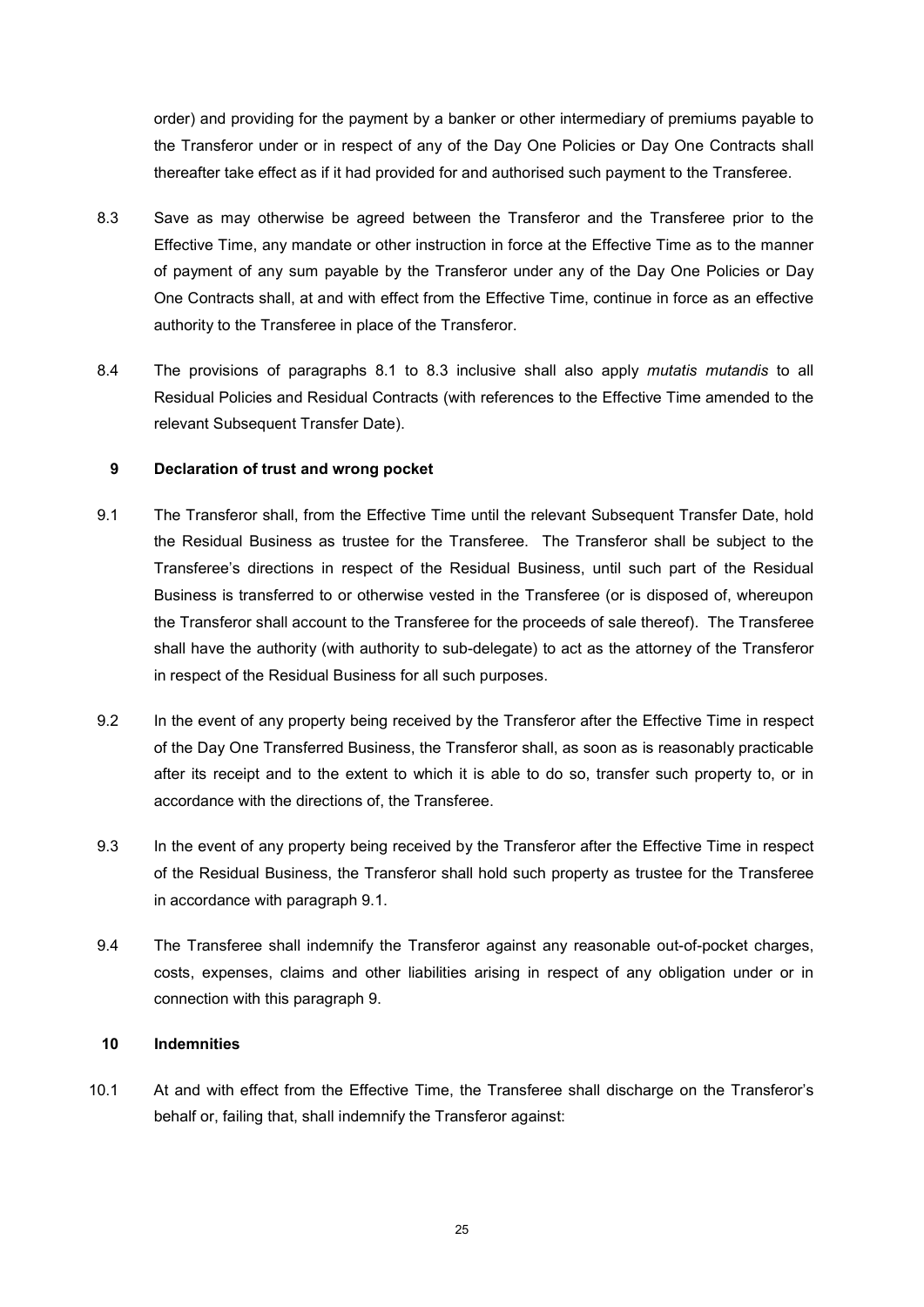- (a) any charges, costs, expenses, claims and other liabilities arising in respect of Transferred Liabilities;
- (b) any charges, costs, expenses and claims arising in respect of any relevant Third Party Rights continued by the Transferor in accordance with the instructions of the Transferee (subject to which the Transferor shall take such steps as the Transferee shall require in order to pursue such Third Party Rights); and
- (c) any stamp, registration, notarisation, documentary or similar tax and duty arising in respect of the transfer of the Transferred Business.
- 10.2 For the avoidance of doubt, the Transferee shall not be required under paragraph 10.1 to discharge or indemnify the Transferor for:
	- (a) any liability if and to the extent that such liability is the subject of an indemnity from any third party in favour of the Transferor (including by way of insurance) or a claim or right against any third party which has not transferred to the Transferee as part of the Transferred Business (a "Third Party Right"), unless, and then only to the extent that, the Transferor shall have failed to recover any such amount pursuant to such Third Party Right;
	- (b) any Excluded Liabilities; or
	- (c) for any charges, costs, expenses and claims or any other liabilities arising in respect of any Excluded Liabilities.
- 10.3 Where the Transferor is entitled to receive an amount pursuant to an indemnity contained in paragraph 7.3, 9.4 or 10.1, it shall be entitled to receive such amount as, after payment of or provision for any liability to Tax in respect of the amount receivable, will result in the receipt of an amount equal to the value of the liability to be indemnified against.
- 10.4 The Transferor shall indemnify the Transferee against all liabilities, losses, claims and expenses in respect of the Transferred Liabilities:
	- (a) to the extent that they are otherwise recoverable by the Transferor pursuant to a Third Party Right; or
	- (b) in connection with any defect (whether in title or otherwise) in relation to, or any diminution in the value of, any property transferred to the Transferee to the extent that the loss resulting therefrom is recoverable pursuant to a Third Party Right,

provided that the indemnity in this paragraph 10.4 shall be limited to such amounts as the Transferor shall recover pursuant to such Third Party Right (net of the costs of any such recovery, including as to Tax).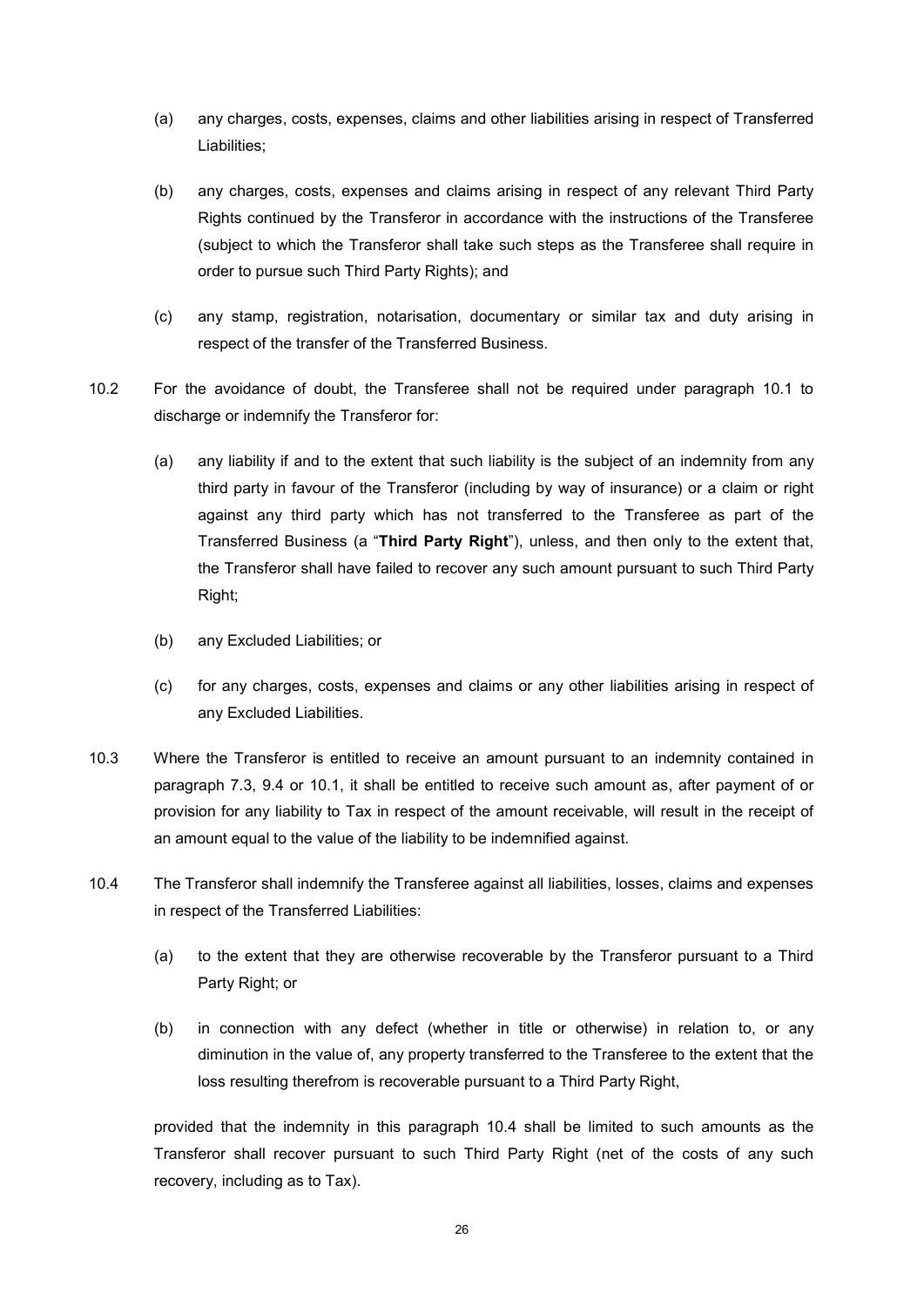#### 11 Determination of the Investment Assets

11.1 The Transferor and the Transferee shall comply with the provisions of Schedule 2 in relation to the determination of the Investment Assets.

## 12 True-Up Amount

- 12.1 As soon as reasonably practicable following approval of the 2018 year-end accounts of the Transferor by the board of the Reinsurer (and in any event prior to the True-Up Deadline), the Transferor shall determine and certify:
	- (a) the Final Asset Amount;
	- (b) the aggregate value, as at the Effective Time, of the Investment Assets; and
	- (c) the amount by which the figure certified under paragraph (a) exceeds or is less than the figure certified under paragraph (b) (such amount, which will be positive if it exceeds that figure or negative if it is less than that figure, being the "True-Up Amount").
- 12.2 On and with effect from the True-Up Date, and subject to paragraph 12.3:
	- (a) if the True-Up Amount is negative, then the True-Up Assets and all interest of the Transferee therein shall, by the Order and without further act or instrument, be transferred from the Transferee to, and be vested in, the Transferor; and
	- (b) if the True-Up Amount is positive, then the True-Up Assets and all interest of the Transferor therein shall, by the Order and without any further act or instrument, be transferred from the Transferor to, and be vested in, the Transferee.
- 12.3 The Transferor or Transferee (as the case may be) shall set off any obligation to transfer the True-Up Assets to the other Party pursuant to paragraph 12.2 against any right that it has to receive the Back-Book True-Up Amount from the other Party under the Quota Share Reinsurance Agreement, and vice versa.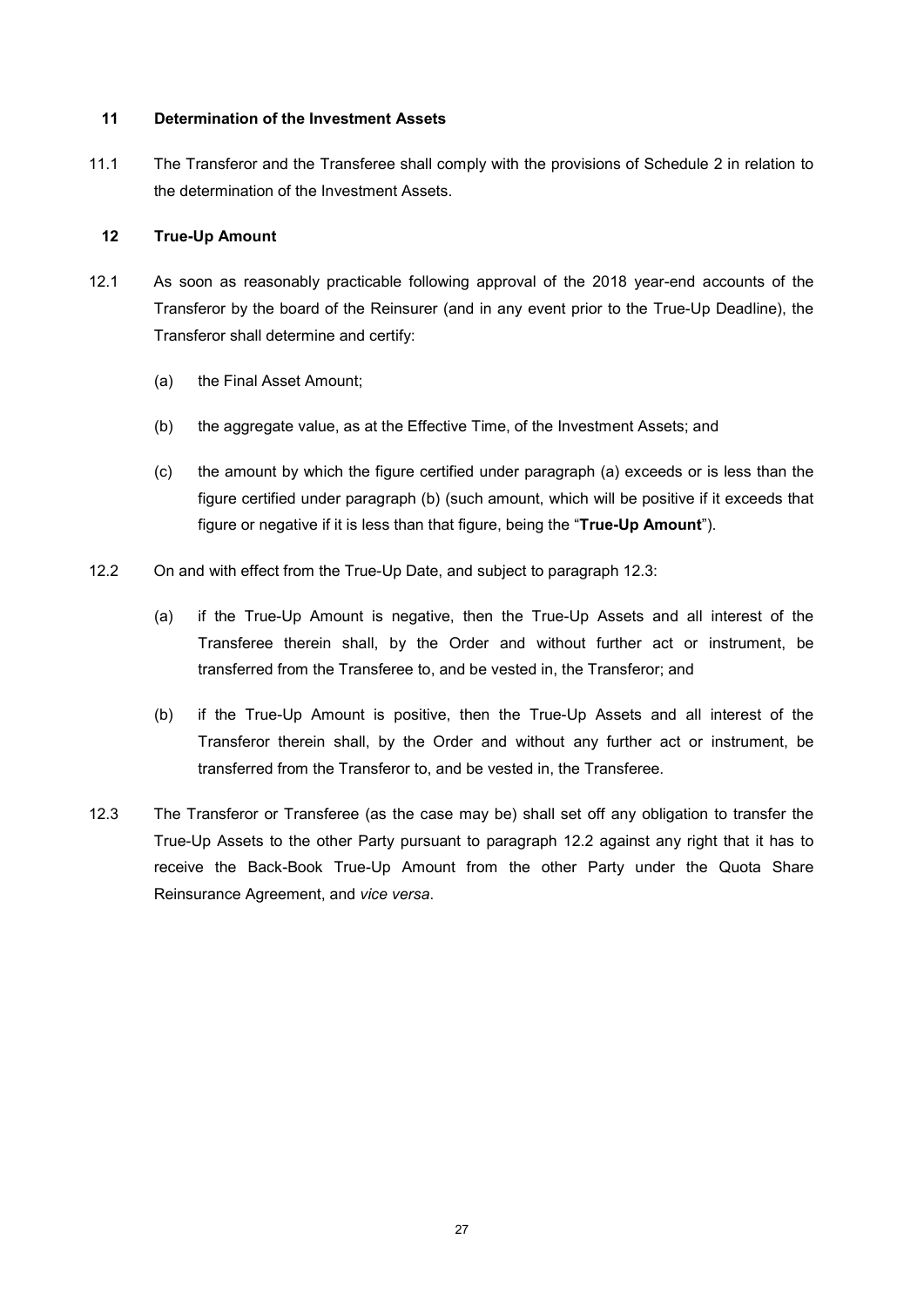#### PART D - MISCELLANEOUS PROVISIONS

#### 13 Effective Time

- 13.1 Subject to paragraph 13.1, this Scheme shall become effective at 00:01 GMT on Friday 1 February 2019 or such other time and date as may be specified in the Order.
- 13.2 In the event that the Court imposes any modification of or addition to this Scheme, or any further condition or provision effecting the same, this Scheme shall not become effective on the Effective Date unless each of the Transferor and the Transferee consents to such modification, addition or condition.

#### 14 Effect of transfer

- 14.1 The transfer and vesting of the Transferred Business shall not:
	- (a) invalidate or discharge any contract, security or other thing;
	- (b) require further registration in respect of any security or charge;
	- (c) constitute a breach of, or default under, or require any obligation to be performed sooner or later than would otherwise be the case under any instrument or contract or arrangement to which the Transferor is bound;
	- (d) entitle any party to a Policy, Contract or arrangement to which the Transferor is a party to vary, amend, disclaim, repudiate or terminate such contract or arrangement when, in the absence of this transfer, that party would not otherwise be entitled to vary, amend, disclaim, repudiate or terminate it;
	- (e) save as provided elsewhere in this Scheme, confer any greater or lesser rights or benefits, or impose any greater or lesser obligations, under a contract on any party to such contract to which the Transferor is a party where such greater or lesser rights, benefits or obligations would not otherwise have been conferred or imposed; or
	- (f) affect the enforceability, priority or ranking of any Encumbrance.

#### 15 Costs and expenses

15.1 Except as may otherwise be agreed in writing, the Transferor and the Transferee shall each bear their own costs and expenses in relation to the preparation and carrying into effect of this Scheme.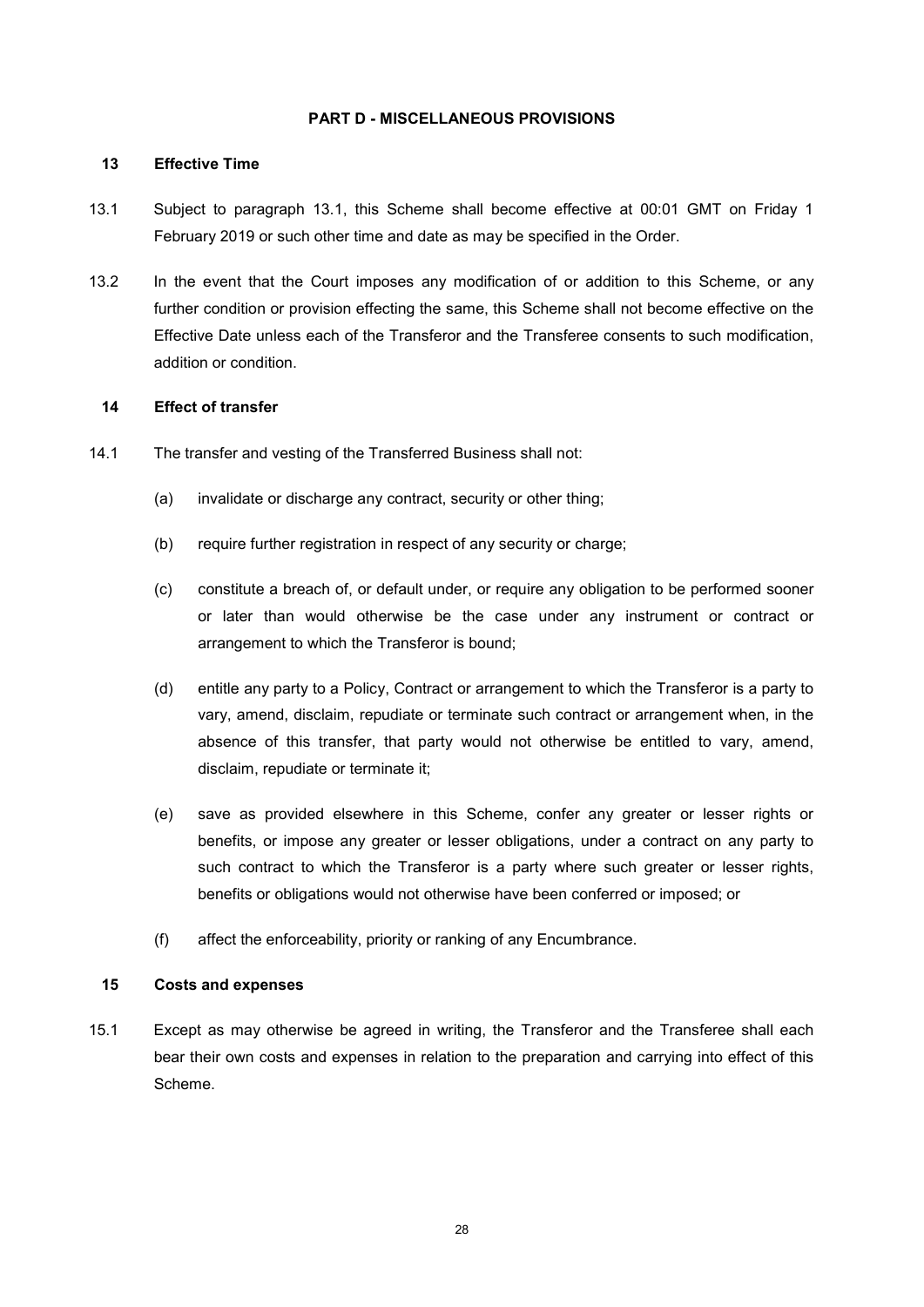#### 16 Variations

- 16.1 Prior to the making of the Order, the Transferor and the Transferee together may consent for and on behalf of the persons bound by this Scheme, and all other persons concerned, to any variation of this Scheme.
- 16.2 Subject to paragraph 16.2(b), after the making of the Order any variation of this Scheme must:
	- (a) be approved by the Court;
	- (b) be notified, with at least six weeks' notice in advance of any hearing of the Court at which such application is considered (if applicable), to the CBI, the PRA and the FCA, who shall have the right to attend and be heard at such hearing of the Court (if applicable); and
	- (c) be accompanied by a certificate from an independent expert (such independent expert to be selected and appointed by the Board of the Transferee with the approval of the CBI) to the effect that, in his or her opinion, the proposed variation will not materially and adversely affect the security or reasonable expectations of the policyholders of the Transferee or the Transferor.
- 16.3 Notwithstanding paragraph 16.2, Court approval will not be necessary in relation to any variation of this Scheme which is considered by the Transferee as a variation:
	- (a) to correct manifest errors;
	- (b) of a minor and/or technical nature;
	- (c) to ensure that the provisions of this Scheme operate in a way which is consistent with the Scheme in circumstances where the provision to which the proposed variation applies will, or is likely to, be materially affected by a variation or a proposed variation to Regulatory Requirements;
	- (d) necessary to reflect any changes in the Transferee's actuarial practices provided that these conform to generally accepted actuarial practices;
	- (e) required to protect the rights and reasonable expectations of the policyholders of the Transferee or the Transferor; or
	- (f) for which specific provision is made elsewhere in this Scheme (provided that such specific provision is fully complied with),

provided that the CBI, the PRA and the FCA have been notified in writing of the same and have not objected thereto within a period of three (3) months commencing from the date of the relevant notification.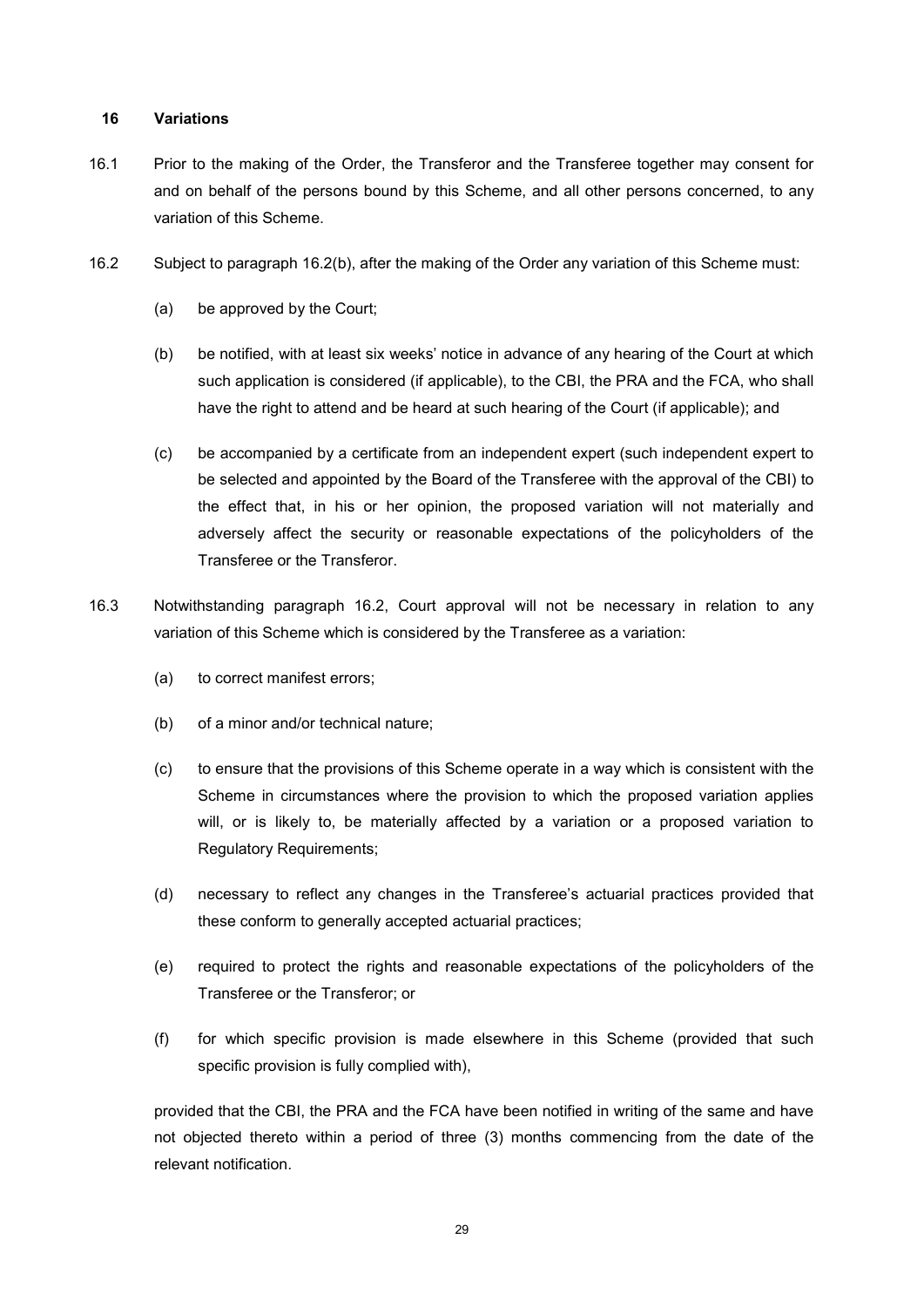## 17 Evidence of transfer

- 17.1 The production of a copy of the Order with any modifications, amendments and/or additions made under paragraph 16, and a copy of a certificate by a director or company secretary of the Transferee that the Scheme has taken effect shall for all purposes be evidence of the transfer to, and vesting in, the relevant Transferee:
	- (a) at and with effect from the Effective Time, of the Day One Business; and
	- (b) on and with effect from each Subsequent Transfer Date, of the relevant Residual Business.

## 18 Third party rights

18.1 It is not intended that any person who is not a party to this Scheme may enforce any of its terms, whether by virtue of the Contracts (Rights of Third Parties) Act 1999, the Contract (Third Party Rights) (Scotland) Act 2017, or otherwise.

## 19 Successors and assigns

19.1 This Scheme will bind and endure to the benefit of the successors and assigns of each of the Transferor and the Transferee.

## 20 Governing law

20.1 This Scheme is governed by and shall be construed in accordance with Scots law.

Dated this [●] day of [●].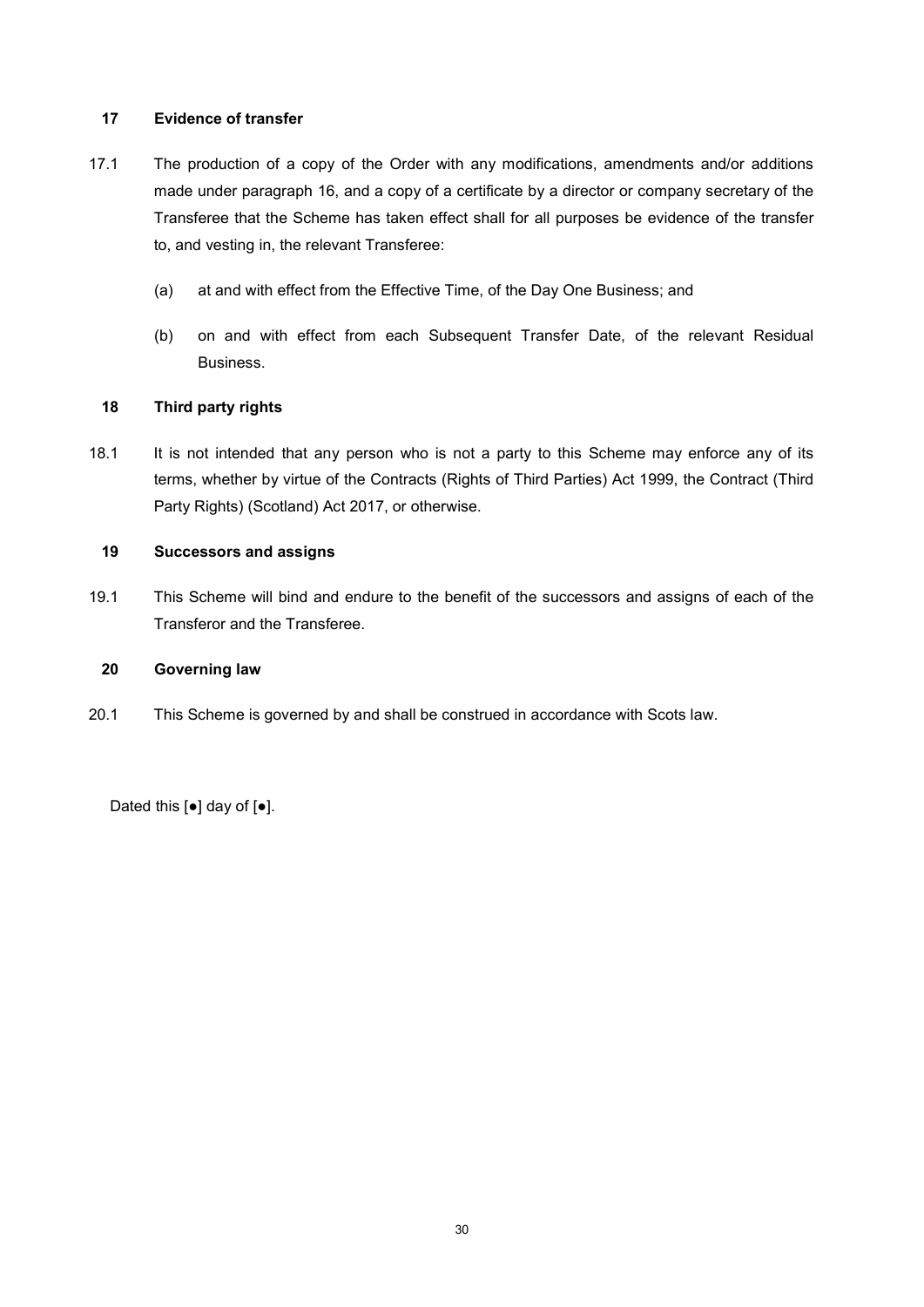# Schedule 1 List of Excluded Contracts

- The guarantee and indemnity given by Hibernian Aviva General Insurance Limited on 12 February 2009 and subsequently assumed by the Transferor in favour of the Football Association of Ireland, the Irish Rugby Football Union and Lansdowne Road Stadium Development Company Limited in relation to the performance of obligations by Hibernian Aviva Group Plc (and successors) under a stadium sponsorship agreement dated 12 February 2009.
- The guarantee and indemnity given by the Transferor on 17 January 2018 in favour of the Football Association of Ireland, the Irish Rugby Football Union and New Stadium Designated Activity Company in relation to the performance of obligations by Aviva Group Services Ireland Limited under a stadium sponsorship agreement dated 17 January 2018.
- The share purchase agreement entered into by the Transferor, Aviva Health Group Ireland Limited and Irish Life Group Limited on 9 March 2016 in connection with the sale of Aviva Heath Ireland Limited.
- Any agreement entered into between the Transferor and Aviva Investors UK Fund Services Limited, Aviva Investors UK Funds Limited or Aviva Investors Global Services Limited, including the Investment Management Agreement (and Operational Service Level Agreement) between the Transferor and Aviva Investors Global Services Limited dated 1 April 2015.
- The Non-Life Quota Share Reinsurance Agreement entered into by the Transferor and Aviva International Insurance Limited on 31 December 2015.
- The custody agreement entered into by the Transferor and JPMorgan Chase Bank NA (London branch) on 5 January 2016.
- The custody agreement entered into by the Transferor and HSBC Bank plc on [●].
- The Lease Agreements entered into by Hibernian General Insurance Limited, Hibernian Life & Pensions Limited, Hibernian Group Plc and Park Place Properties Limited in relation to the premises at Blocks A&C, One Park Place, Upper Hatch Street, Dublin 2 dated 15 November 2006 and ancillary agreements/documentation. The interest of Hibernian General Insurance Limited under the Lease Agreements transferred to Aviva Insurance Europe SE and subsequently to the Transferor by Deeds of Assignment dated 30 November 2012.
- The indemnity given by Hibernian Aviva General Insurance Limited and Hibernian Aviva Life & Pensions Limited (the interest of Hibernian Aviva General Insurance Limited having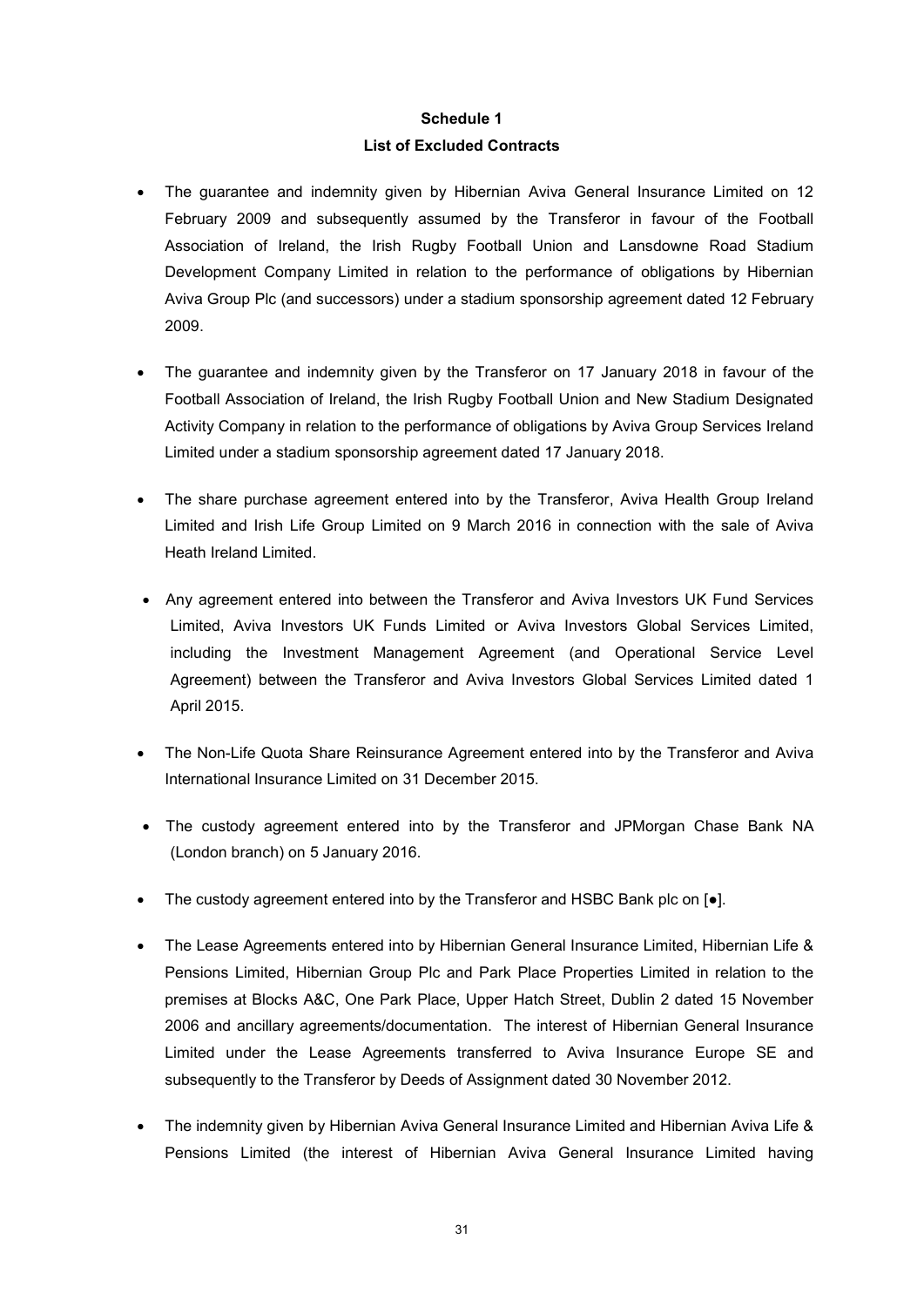subsequently been assumed by the Transferor) to Park Place Properties Limited and Shoalwater Limited, dated 15 November 2006.

- The Lease Agreement entered into by Aviva Insurance Europe SE, John Morrissey (acting by the Receiver) and Tom Kavanagh (Receiver) in relation to the premises at Block A, Galway West Business Park, Rahoon, County Galway dated 27 September 2012 and ancillary agreements/documentation. The Lease Agreement transferred from Aviva Insurance Europe SE to the Transferor by a Deed of Assignment dated 30 November 2012.
- The Lease Agreement entered into by the Transferor and Westbrook Housing Company Limited in relation to the premises at Part of the 2nd Floor of Building 5200, Block 18, Cork Airport Business Park, Cork dated 11 May 2017 and ancillary agreements/documentation.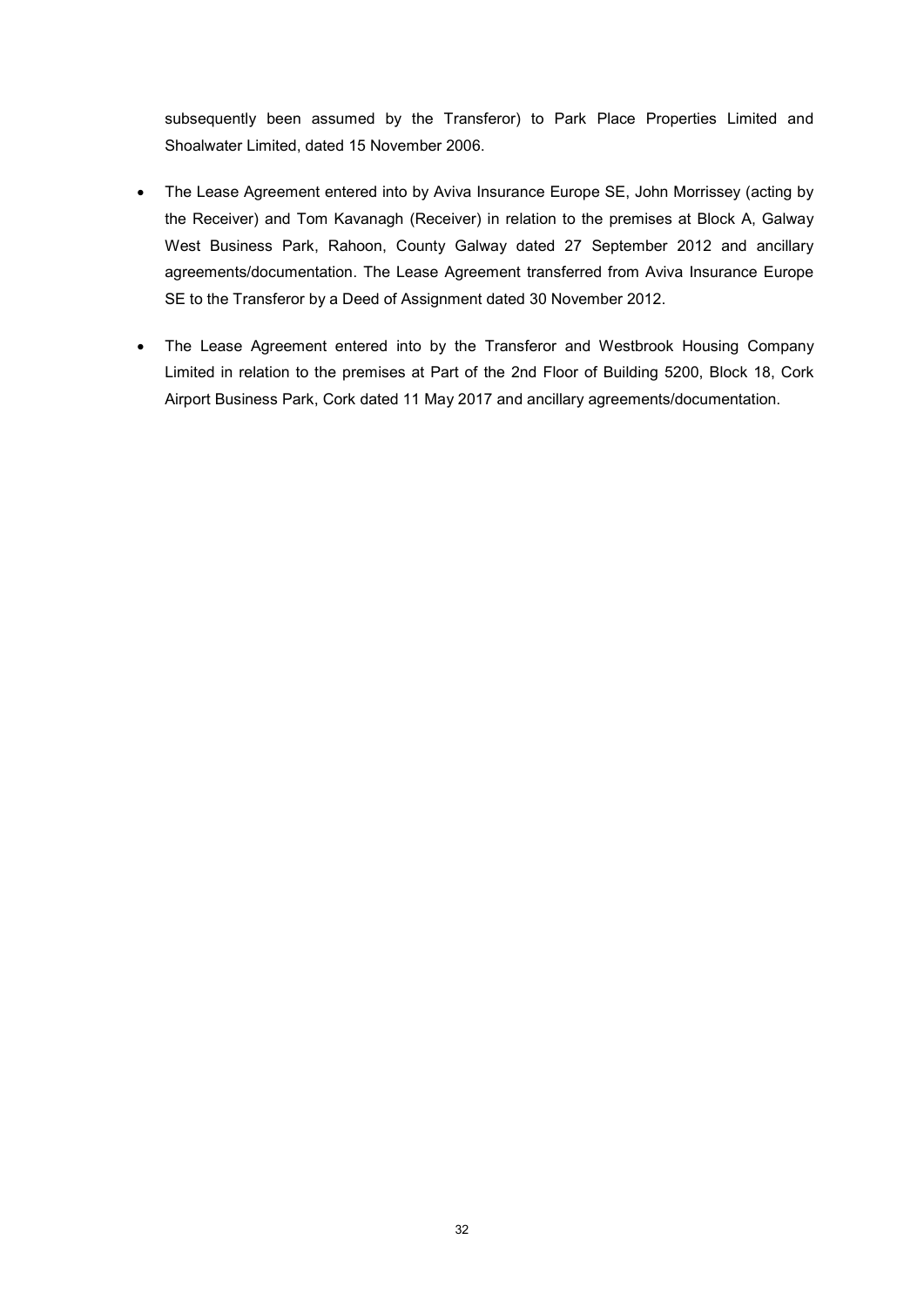# Schedule 2 Investment Assets

## 1 The Investment Asset Amount

1.1 The "Investment Asset Amount" shall be an amount equal to €[●], being the best estimate (as at the date of sanction of this Scheme) of the Parties of the Final Asset Amount, based on the best information available to the Parties at the time.

## 1.2 The "Final Asset Amount" shall be an amount equal to:

## Economic Reserves + (Risk Appetite Factor × Reserve Cost of Capital)

where:

- (a) "Economic Reserves" means, as at the Effective Time, an amount equal to the probability-weighted average of future cash flows of the Transferred Policies, taking account of the time value of money, using the relevant risk-free interest rate term structure in line with the "Group Solvency II Best Estimate Liabilities (Non-Life) Manual" (as amended from time to time and any successors thereto) and calculated on a consistent basis with the Transferor's "Solvency II Quantitative Reporting Template" (as amended from time to time and any successors thereto) as at the Effective Time (expressed in EUR);
- (b) "Risk Appetite Factor" means, as at the Effective Time, the risk appetite loading applicable to full run-off of capital using a consistent basis to that in the Aviva Group "Economic Capital Risk Appetite" document (as amended from time to time and any successors thereto) (expressed as a percentage);
- (c) "Reserve Cost of Capital" means, as at the Effective Time, the cost of holding the diversified economic capital requirement relating to the Economic Reserves to ultimate, gross of tax and including relevant reserve, annuity and latent risks, reinsurance default risk and non-hedgeable inflation risk from the Transferor's most recent economic capital work (with run off of the business in line with expected payment profile), and discounted at the risk free rate as at the Effective Time or the cost of holding such other capital requirements as are relevant as at the Effective Time (expressed in EUR).

# 2 The Investment Assets

2.1 The Transferor and the Transferee shall discuss and identify such property of the Transferor as is equal to the value of the Investment Asset Amount and which the parties agree shall: